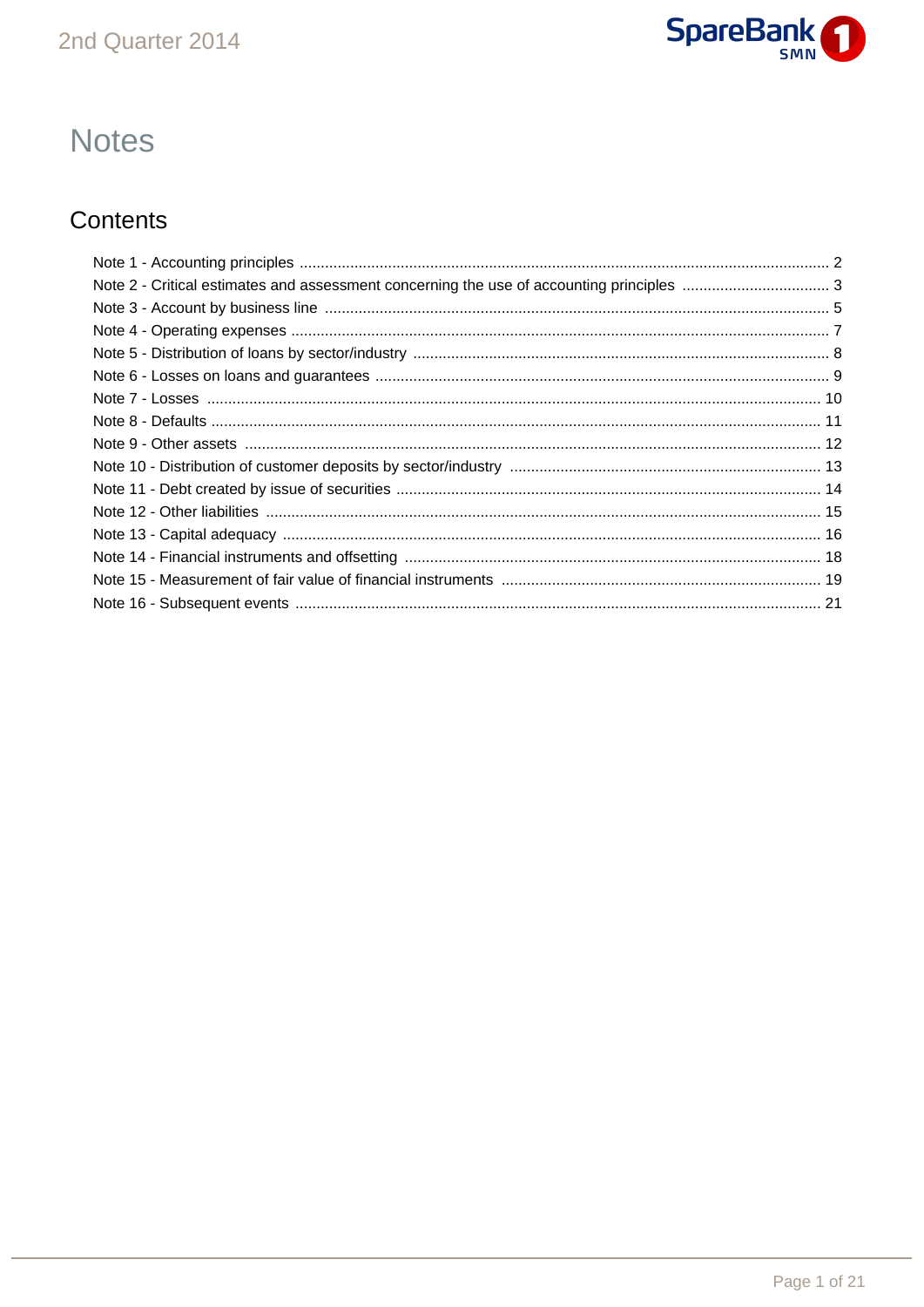

# Note 1 - Accounting principles

SpareBank 1 SMN prepares and presents its quarterly accounts in compliance with the Stock Exchange Regulations, Stock Exchange Rules and International Financial Reporting Standards (IFRS) approved by EU, including IAS 34, Interim Financial Reporting. As from 2007 the company accounts are also prepared and presented under IFRS. This entails that investments in associates and subsidiaries are recognised using the cost method. For this reason results recorded by associates and subsidiaries are not included in the parent bank's accounts.

The quarterly accounts do not include all the information required in a complete set of annual financial statements and should be read in conjunction with the annual accounts for 2013. Further, the Group has in this quarterly report used the same accounting principles and calculation methods as in the latest annual report and accounts, except:

**IFRS 10** – Consolidated Financial Statements. This standard deals with defining "subsidiary", and gives more weight to actual control than earlier rules. Control exists only where an investor has power over relevant activities of the investee, exposure to variable returns, and in addition the ability to use its power to affect the investee's returns. In cases where loan terms are breached, the Bank will consider whether it has achieved genuine power under IFRS 10. The standard is implemented from 1 January 2014.

**IFRS 11** – Joint Arrangements replaces IAS 31 and SIC-13. IFRS 11 removes the opportunity to apply proportional consolidation for jointly-controlled entities. The Bank has considered the effect of the new standard, in particular in relation to the alliance Alliansesamarbeidet SpareBank 1 DA, and concluded that it will not be of essential significance for the Group's reporting. The standard is implemented from 1 January 2014.

**IFRS 12** – Disclosure of Interests in Other Entities. This standard extends the disclosure requirement in next year's annual accounts as regards investments in subsidiaries, associates, jointly controlled entities and structured entities. The standard is implemented from 1 January 2014.

**Amended IAS 27** – Separate Financial Statements and IAS 28 - Investments in Associates and Joint Ventures. Due to the introduction of IFRS 10, 11 and 12, the IASB has revised IAS 27 and IAS 28 which coordinate the standards with the new accounting standards. Following the revision, IAS 27 only regulates separate financial statements, while IAS 28 regulates investments in both associates and joint ventures that are to be accounted for using the equity method.

**Amendments to IAS 32** - offsetting financial assets and financial liabilities.The amendment to this standard concerns the presentation of financial assets and liabilities and does not entail significant changes in the offsetting of financial assets and liabilities in the financial statements.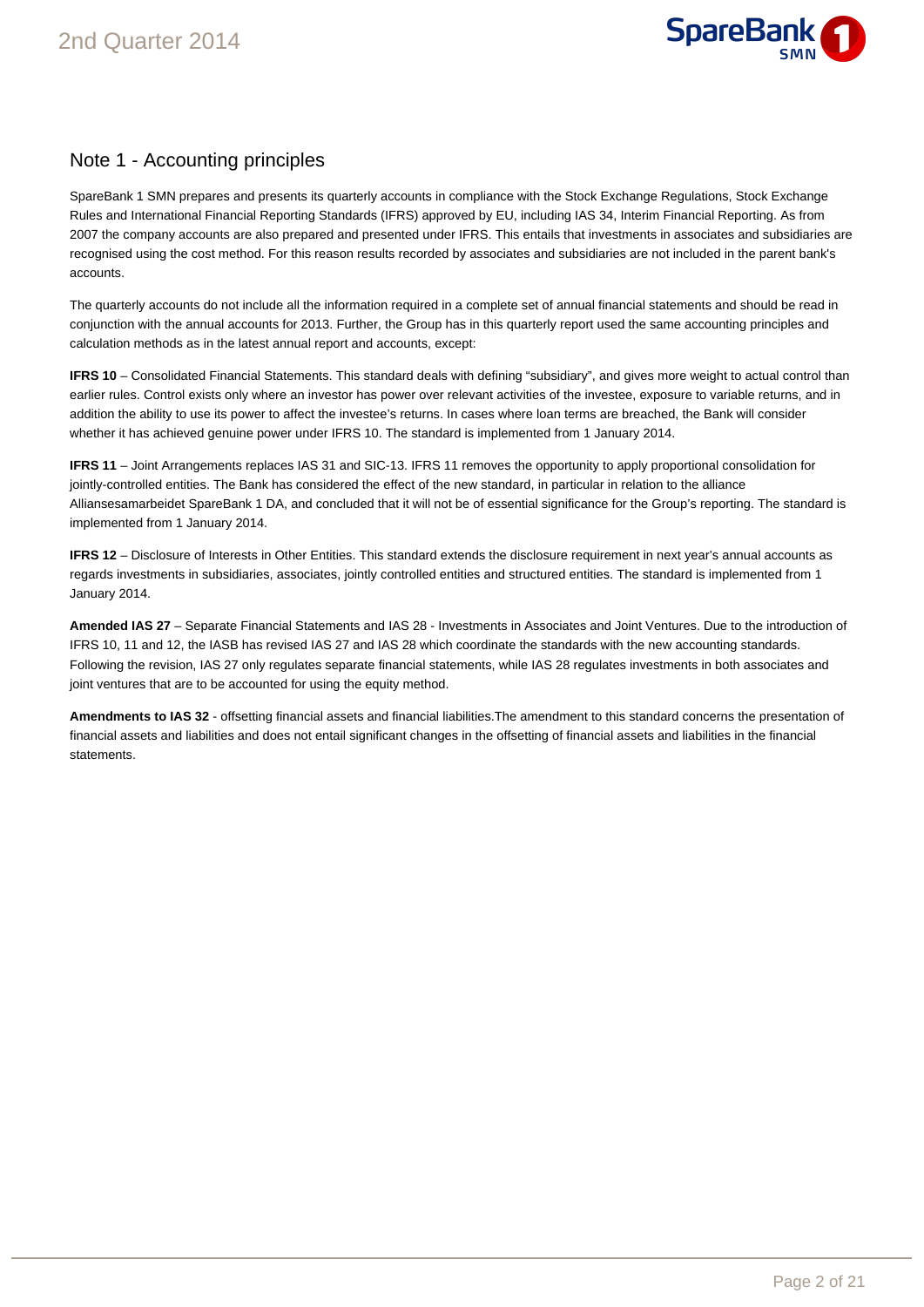

### Note 2 - Critical estimates and assessment concerning the use of accounting principles

When it prepares the consolidated accounts the management team makes estimates, discretionary assessments and assumptions which influence the application of accounting principles. This accordingly affects recognised amounts for assets, liabilities, revenues and expenses. Last year's annual accounts give a closer explanation of significant estimates and assumptions in Note 4 Critical estimates and assessments concerning the use of accounting principles.

#### **Nets Holding AS**

SpareBank 1 SMN has entered an agreement to sell its stake in Nets Holding AS. The stake is 2.2 per cent, corresponding to 4,028,773 shares. The sale requires the approval of the regulatory authorities. The shares are measured at fair value via profit/loss and are valued at the end of the second quarter at the agreed sale price in Danish kroner converted using the exchange rate in effect on the balance sheet date. Unrealised gain including agio is recognised in an amount of NOK 156.2m. In addition, received dividend is recognised in an amount of NOK 8.8m. The transaction is completed in July 2014.

#### **Pensions**

The Group has obtained a new pension calculation as of 30 June 2014. For a description of the various pension schemes, see note 25 in annual report for 2013.

The Group's pension liabilities are accounted for under IAS 19R. Deviations from estimates are therefore reflected directly in equity capital and are presented under other income and expenses.

|                                         |             | 31 Dec 1 January                | 30 June |
|-----------------------------------------|-------------|---------------------------------|---------|
| <b>Actuarial assumptions</b>            | 2013        | 2014                            | 2014    |
| Discount rate                           | 4.00 %      | 4.00 %                          | 3.25%   |
| Expected rate of return on plan assets  | 4.00%       | 4.00%                           | 3.25%   |
| Expected future wage and salary growth  | 3.50%       | 3.50%                           | 3.50%   |
| Expected adjustment on basic amount (G) | 3.50%       | 3.50%                           | 3.50%   |
| Expected increase in current pension    | 0.60%       | 0.60%                           | 0.60%   |
| Employers contribution                  | 14.10 %     | 14.10%                          | 14.10 % |
| Demographic assumptions:                |             |                                 |         |
| Mortality base table                    | K2013 BE    |                                 |         |
| <b>Disability</b>                       | <b>IR73</b> |                                 |         |
|                                         |             | 2 % up to 50 year, 0 % after 50 |         |
| Voluntary exit                          | year        |                                 |         |

#### **Movement in net pension liability in the balance sheet**

| Group (NOKm)                                          | <b>Funded</b> | <b>Unfunded</b> | Total |
|-------------------------------------------------------|---------------|-----------------|-------|
| Net pension liability in the balance sheet 1.1        | -107          | 27              | $-79$ |
| OCI accounting 1 Jan                                  | -5            |                 | -5    |
| OCI accounting 30 June                                | 98            |                 | 99    |
| Net defined-benefit costs in profit and loss account  | 12            |                 | 13    |
| Paid in pension premium, defined-benefit schemes      | -28           | ٠               | -28   |
| Paid in pension premium, defined-benefit plan         |               | -3              | -3    |
| Net pension liability in the balance sheet 30 June 14 | -29           | 27              | -3    |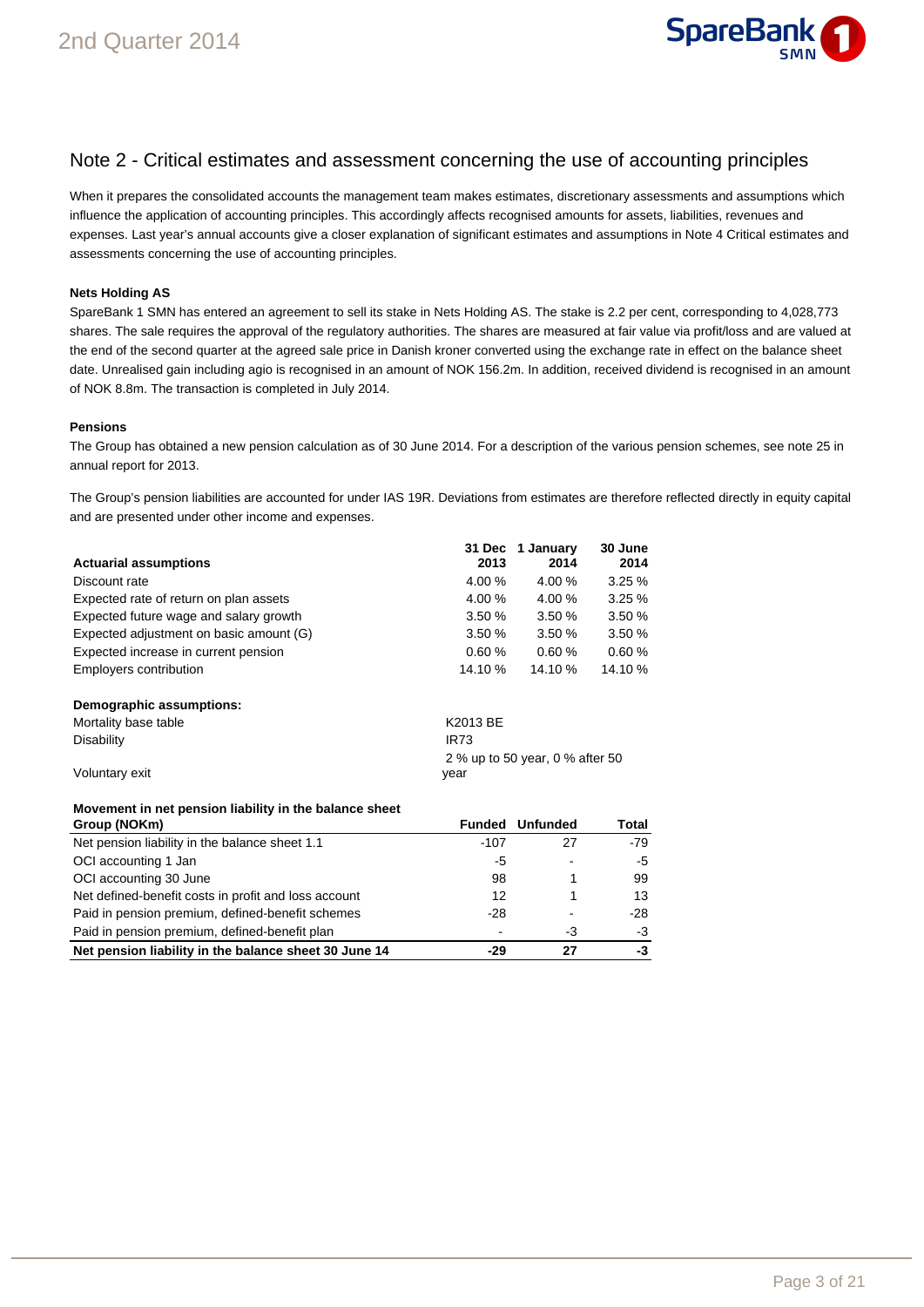

|                                                                           | 30 June | 31 Dec |
|---------------------------------------------------------------------------|---------|--------|
| Net pension liability in the balance sheet Group (NOKm)                   | 2014    | 2013   |
| Net present value of pension liabilities in funded schemes                | 729     | 638    |
| Estimated value of pension assets                                         | $-736$  | $-721$ |
| Net pension liability in the balance sheet before employer's contribution | $-7$    | -83    |
| Employers contribution                                                    | 4       |        |
| Net pension liability in the balance sheet                                | -3      | $-79$  |

| 30 June<br>2014 | 31 Dec<br>2013 |
|-----------------|----------------|
| 12              | 22             |
| $-2$            | $-4$           |
| 10              | 18             |
| 4               | 4              |
|                 | 30<br>52       |
|                 | 14<br>27       |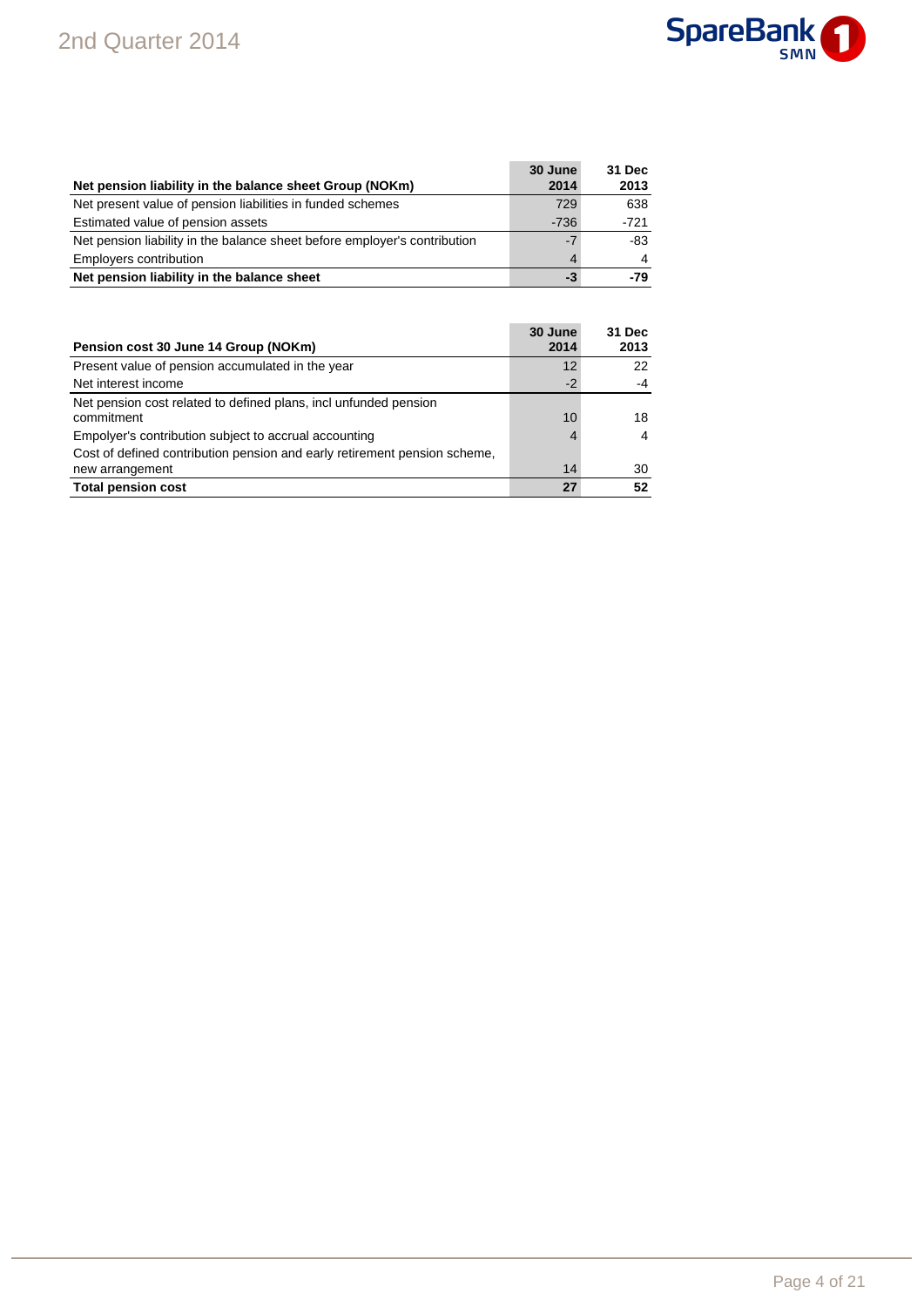

### Note 3 - Account by business line

As from 1 January 2014 the Bank's SMB portfolio is split up and assigned to Retail Banking and Corporate Banking respectively. Limited companies are transferred to Corporate Banking. Sole proprietorships, agricultural customers and associations etc are transferred to Retail Banking. Historical data have not been reworked owing to the difficulty of reconstructing such data at a sufficiently precise level.

For the subsidiaries the figures refer to the respective company accounts, while for joint ventures incorporated by the equity method the Group's profit share is stated, after tax, as well as book value of the investment at group level.

| Group 30 June 2014                                                                     |                  |                 |                          |                |                                               |                                            |                            |                |                        |                  |
|----------------------------------------------------------------------------------------|------------------|-----------------|--------------------------|----------------|-----------------------------------------------|--------------------------------------------|----------------------------|----------------|------------------------|------------------|
| <b>Profit and loss account</b><br>(NOKm)                                               | <b>RM</b>        |                 | <b>CM Markets</b>        | <b>EM1</b>     | SB <sub>1</sub><br><b>Finans</b><br><b>MN</b> | SB <sub>1</sub><br>Regnskaps-<br>huset SMN | SB <sub>1</sub><br>Gruppen | <b>BN</b>      | <b>Bank Uncollated</b> | Total            |
| Net interest                                                                           | 404              | 411             | -3                       | 1              | 62                                            | -0                                         |                            |                | $-33$                  | 843              |
| Interest from allocated capital                                                        | 21               | 33              | 0                        | $\overline{a}$ | $\overline{\phantom{a}}$                      | $\blacksquare$                             |                            |                | $-54$                  |                  |
| <b>Total interest income</b>                                                           | 425              | 444             | -3                       | 1              | 62                                            | -0                                         |                            |                | $-87$                  | 843              |
| Commission income and other<br>income                                                  | 383              | 80              | 12                       | 177            | $-2$                                          | 106                                        |                            |                | 25                     | 780              |
| Net return on financial<br>investments **)                                             | 0                | 13              | 20                       | $\blacksquare$ | $\blacksquare$                                | $\overline{a}$                             | 150                        | 55             | 219                    | 459              |
| Total income *)                                                                        | 809              | 537             | 30                       | 178            | 60                                            | 106                                        | 150                        | 55             | 156                    | 2,081            |
| <b>Total operating expenses</b>                                                        | 380              | 150             | 31                       | 152            | 26                                            | 87                                         | $\blacksquare$             | $\blacksquare$ | 57                     | 884              |
| <b>Ordinary operating profit</b>                                                       | 428              | 387             | $-2$                     | 26             | 34                                            | 19                                         | 150                        | 55             | 99                     | 1,197            |
| Loss on loans, guarantees etc.                                                         | 1                | 28              | $\mathbf 0$              | $\blacksquare$ | 3                                             | $\blacksquare$                             | ÷,                         | $\blacksquare$ | 0                      | 32               |
| Result before tax including<br>held for sale                                           | 427              | 359             | $-2$                     | 26             | 32                                            | 19                                         | 150                        | 55             | 99                     | 1,165            |
| Post-tax return on equity                                                              | 39.3 %           | 18.0%           |                          |                |                                               |                                            |                            |                |                        | 16.8%            |
| Balance (NOKm)<br>Loans and advances to<br>customers                                   | 75,490           | 34,656          |                          |                | 3,511                                         |                                            |                            |                |                        | 903 114,561      |
| Adv. of this to SB1 Boligkreditt<br>and SB1 Næringskreditt<br>Individual allowance for | $-28,208$        | $-1,146$        |                          |                |                                               |                                            |                            |                | -1                     | $-29,355$        |
| impairment on loan<br>Group allowance for impairment                                   | $-28$            | $-134$          |                          |                | $-13$                                         |                                            |                            |                | -0                     | $-176$           |
| on loan                                                                                | $-90$            | $-188$          |                          |                | $-16$                                         |                                            |                            |                |                        | $-295$           |
| Other assets                                                                           | 239              | 134             |                          | 256            | 12                                            | 138                                        |                            | 1,228 1,164    | 30,851                 | 34,023           |
| <b>Total assets</b>                                                                    | 47,403           | 33,322          | -                        | 256            | 3,494                                         | 138                                        |                            | 1,228 1,164    |                        | 31,753 118,758   |
| Deposits to customers<br>Other liabilities and equity                                  | 32,150<br>15,253 | 25,872<br>7,450 | $\overline{\phantom{a}}$ | 256            | 3,494                                         | $\blacksquare$<br>138                      |                            | 1,228 1,164    | 1,386<br>30,367        | 59,408<br>59,351 |
| <b>Total liabilites</b>                                                                | 47,403           | 33,322          | -                        | 256            | 3,494                                         | 138                                        |                            | 1,228 1,164    |                        | 31,753 118,758   |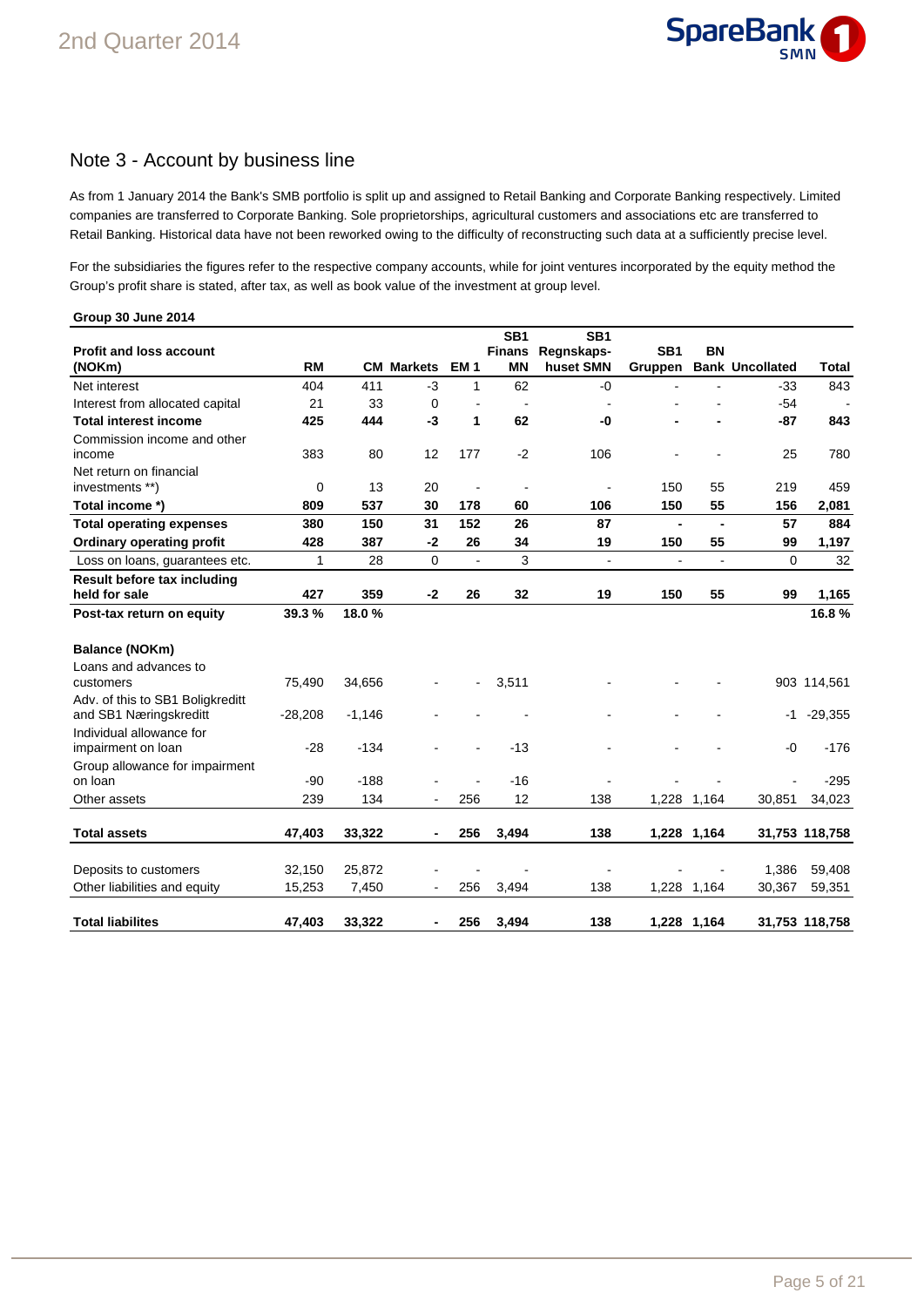

### **Group 30 June 2013**

| <b>Profit and loss</b><br>account (NOKm)                                    | <b>RM</b> |        | Group<br><b>SME Corporates Markets</b> |              | EM 1         | SB <sub>1</sub><br>ΜN | SB <sub>1</sub><br>Finans Regnskaps-<br>huset SMN Gruppen Bank Uncollated | SB <sub>1</sub> | ΒN        |        | <b>Total</b>   |
|-----------------------------------------------------------------------------|-----------|--------|----------------------------------------|--------------|--------------|-----------------------|---------------------------------------------------------------------------|-----------------|-----------|--------|----------------|
| Net interest                                                                | 285       | 139    | 325                                    | $-2$         | 2            | 58                    | -0                                                                        |                 |           | -61    | 746            |
| Interest from                                                               |           |        |                                        |              |              |                       |                                                                           |                 |           |        |                |
| allocated capital                                                           | 5         | 1      | 19                                     | -0           |              |                       |                                                                           |                 |           | $-25$  | $\blacksquare$ |
| <b>Total interest</b>                                                       |           |        |                                        |              |              |                       |                                                                           |                 |           |        |                |
| income                                                                      | 291       | 140    | 344                                    | $-2$         | $\mathbf{2}$ | 58                    | -0                                                                        |                 |           | -86    | 746            |
| Commission income                                                           |           |        |                                        |              |              |                       |                                                                           |                 |           |        |                |
| and other income                                                            | 310       | 38     | 42                                     | 19           | 174          | $-1$                  | 73                                                                        |                 |           | 58     | 713            |
|                                                                             |           |        |                                        |              |              |                       |                                                                           |                 |           |        |                |
| Net return on financial                                                     | 0         | 1      | 11                                     | 27           |              | $\blacksquare$        |                                                                           | 79              | 43        | 53     | 214            |
| investments **)                                                             |           |        |                                        |              |              |                       |                                                                           |                 |           |        |                |
| Total income *)                                                             | 601       | 179    | 397                                    | 44           | 176          | 57                    | 73                                                                        | 79              | 43        | 25     | 1,673          |
| <b>Total operating</b>                                                      |           |        |                                        |              |              |                       |                                                                           |                 |           |        |                |
| expenses                                                                    | 325       | 67     | 138                                    | 41           | 134          | 21                    | 61                                                                        |                 |           | 61     | 850            |
| <b>Ordinary operating</b>                                                   |           |        |                                        |              |              |                       |                                                                           |                 |           |        |                |
| profit                                                                      | 277       | 112    | 259                                    | $\mathbf{2}$ | 42           | 35                    | 12                                                                        | 79              | 43        | -36    | 823            |
| Loss on loans,                                                              |           |        |                                        |              |              |                       |                                                                           |                 |           |        |                |
| guarantees etc.                                                             | 6         | 3      | 24                                     |              |              | 6                     |                                                                           |                 |           | -1     | 38             |
| <b>Result before tax</b><br>including held for                              |           |        |                                        |              |              |                       |                                                                           |                 |           |        |                |
| sale                                                                        | 270       | 109    | 235                                    | $\mathbf{2}$ | 42           | 29                    | 12                                                                        | 79              | 43        | $-35$  | 785            |
| Post-tax return on                                                          |           |        |                                        |              |              |                       |                                                                           |                 |           |        |                |
| equity                                                                      | 31.9%     | 31.5%  | 10.0%                                  |              |              |                       |                                                                           |                 |           |        | 11.9%          |
| <b>Balance (NOKm)</b>                                                       |           |        |                                        |              |              |                       |                                                                           |                 |           |        |                |
| Loans and advances                                                          |           |        |                                        |              |              |                       |                                                                           |                 |           |        |                |
| to customers                                                                | 63,875    | 8,827  | 32,420                                 |              |              | 3,224                 |                                                                           |                 |           |        | 622 108,968    |
| Adv. of this to                                                             |           |        |                                        |              |              |                       |                                                                           |                 |           |        |                |
| SpareBank 1                                                                 |           |        |                                        |              |              |                       |                                                                           |                 |           |        |                |
| <b>Boligkreditt</b>                                                         | $-30,485$ | $-402$ | $-577$                                 |              |              |                       |                                                                           |                 |           | 1,471  | $-29,992$      |
| Individual allowance                                                        |           |        |                                        |              |              |                       |                                                                           |                 |           |        |                |
| for impairment on                                                           |           |        |                                        |              |              |                       |                                                                           |                 |           |        |                |
| loan                                                                        | $-27$     | $-18$  | -95                                    |              |              | $-13$                 |                                                                           |                 |           | 0      | $-153$         |
| Group allowance for                                                         |           |        |                                        |              |              |                       |                                                                           |                 |           |        |                |
| impairment on loan                                                          | $-73$     | $-30$  | $-175$                                 |              |              | -16                   |                                                                           |                 |           | -0     | $-295$         |
| Other assets                                                                | 254       | 28     | 171                                    |              | 190          | 12                    | 49                                                                        |                 | 957 1,136 | 32,278 | 35,074         |
|                                                                             |           |        |                                        |              |              |                       |                                                                           |                 |           |        |                |
| <b>Total assets</b>                                                         | 33,544    | 8,405  | 31,744                                 |              | 190          | 3,207                 | 49                                                                        |                 | 957 1,136 |        | 33,958 113,190 |
|                                                                             |           |        |                                        |              |              |                       |                                                                           |                 |           |        |                |
| Deposits to                                                                 |           |        |                                        |              |              |                       |                                                                           |                 |           |        |                |
| customers                                                                   | 24,695    | 8,640  | 20,601                                 |              |              |                       | 5                                                                         |                 |           | 1,354  | 55,294         |
| Other liabilities and                                                       |           |        |                                        |              |              |                       |                                                                           |                 |           |        |                |
| equity                                                                      | 8,850     | $-235$ | 11,143                                 |              | 190          | 3,207                 | 44                                                                        |                 | 957 1,136 | 32,604 | 57,896         |
| <b>Total liabilites</b>                                                     | 33,544    | 8,405  | 31,744                                 |              | 190          | 3,207                 | 49                                                                        |                 | 957 1,136 |        | 33,958 113,190 |
| *) A portion of capital market income (Markets) is distributed on RM and CM |           |        |                                        |              |              |                       |                                                                           |                 |           |        |                |
| **) Specification of net return on financial investments (NOKm)             |           |        |                                        |              |              |                       | 30 Jun<br>2014                                                            | 30 Jun<br>2013  |           |        |                |
| Capital gains/dividends, shares                                             |           |        |                                        |              |              |                       | 214                                                                       | 26              |           |        |                |
| Bonde and derivatives                                                       |           |        |                                        |              |              |                       | $\overline{a}$                                                            | 片               |           |        |                |

| Gapildi yallıs/ulviucilus, sildics          | 21    | 20  |
|---------------------------------------------|-------|-----|
| <b>Bonds and derivatives</b>                | -3    | 5   |
| Forex and fixed income business, Markets    | 34    | 42  |
| Net return on financial investments         | 245   | 74  |
| SpareBank 1 Gruppen                         | 150   | 79  |
| SpareBank 1 Boligkreditt                    | 12    | 13  |
| SpareBank 1 Næringskreditt                  | 20    |     |
| BN Bank                                     | 55    | 43  |
| SpareBank 1 Markets                         | $-18$ |     |
| Other jointly controlled companies          | -6    | 2   |
| Income from investment in related companies | 214   | 140 |
| Total                                       | 459   | 214 |
|                                             |       |     |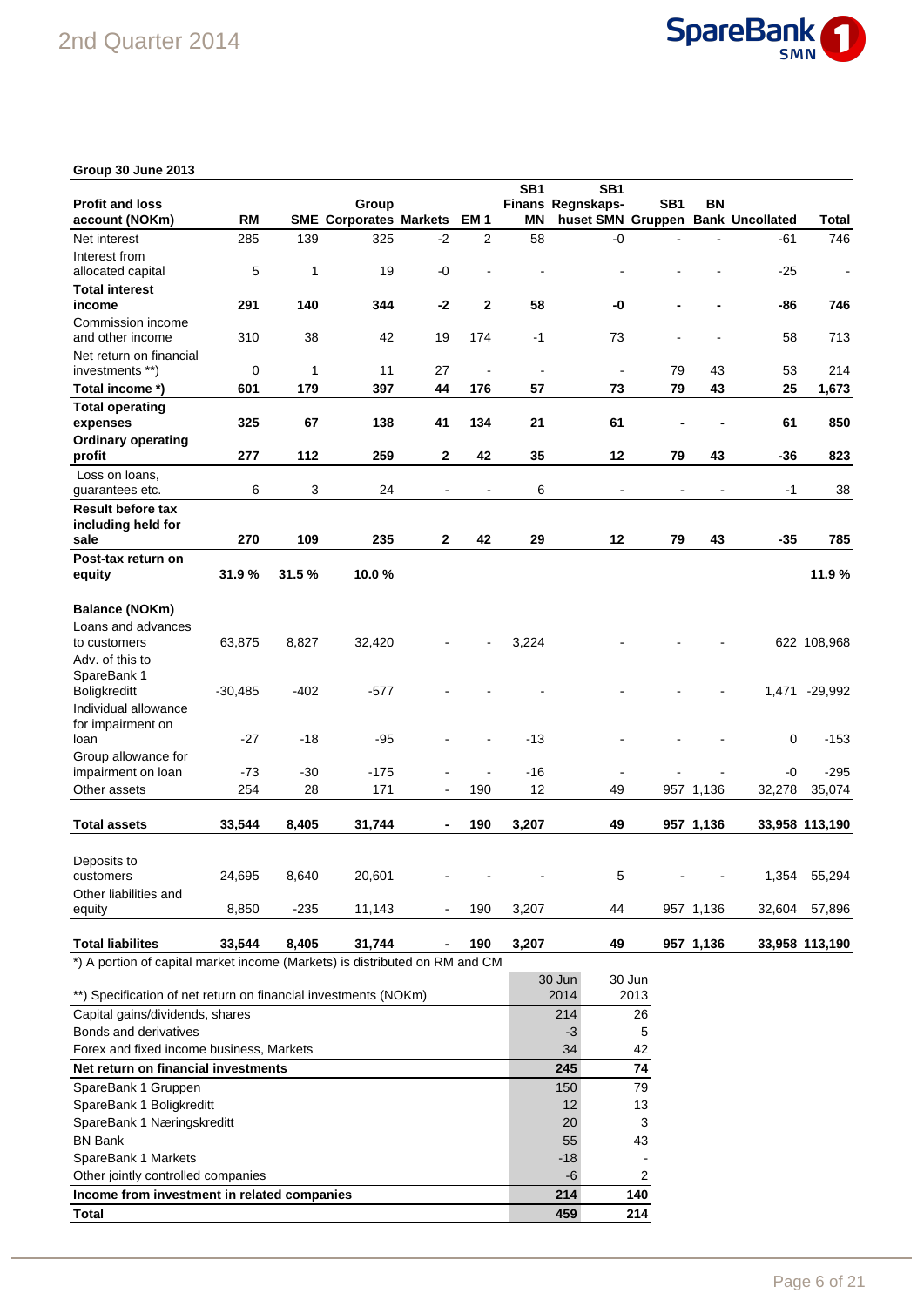

# Note 4 - Operating expenses

|                | <b>Parent bank</b> |        |                                        |                | Group          |                |
|----------------|--------------------|--------|----------------------------------------|----------------|----------------|----------------|
| 31 Dec<br>2013 | 30 Jun<br>2013     | 30 Jun | 2014 (NOKm)                            | 30 Jun<br>2014 | 30 Jun<br>2013 | 31 Dec<br>2013 |
| 592            | 310                |        | 313 Personnel expenses                 | 500            | 477            | 923            |
| 187            | 93                 |        | 106 IT costs                           | 119            | 103            | 206            |
| 24             | 11                 |        | 10 Postage and transport of valuables  | 13             | 14             | 29             |
| 38             | 18                 |        | 21 Marketing                           | 40             | 26             | 58             |
| 53             | 25                 |        | 19 Ordinary depreciation               | 55             | 57             | 118            |
| 120            | 62                 |        | 58 Operating expenses, real properties | 45             | 49             | 118            |
| 58             | 24                 |        | 25 Purchased services                  | 31             | 31             | 71             |
| 125            | 57                 |        | 58 Other operating expense             | 82             | 94             | 199            |
| 1,197          | 601                |        | 611 Total other operating expenses     | 884            | 850            | 1.722          |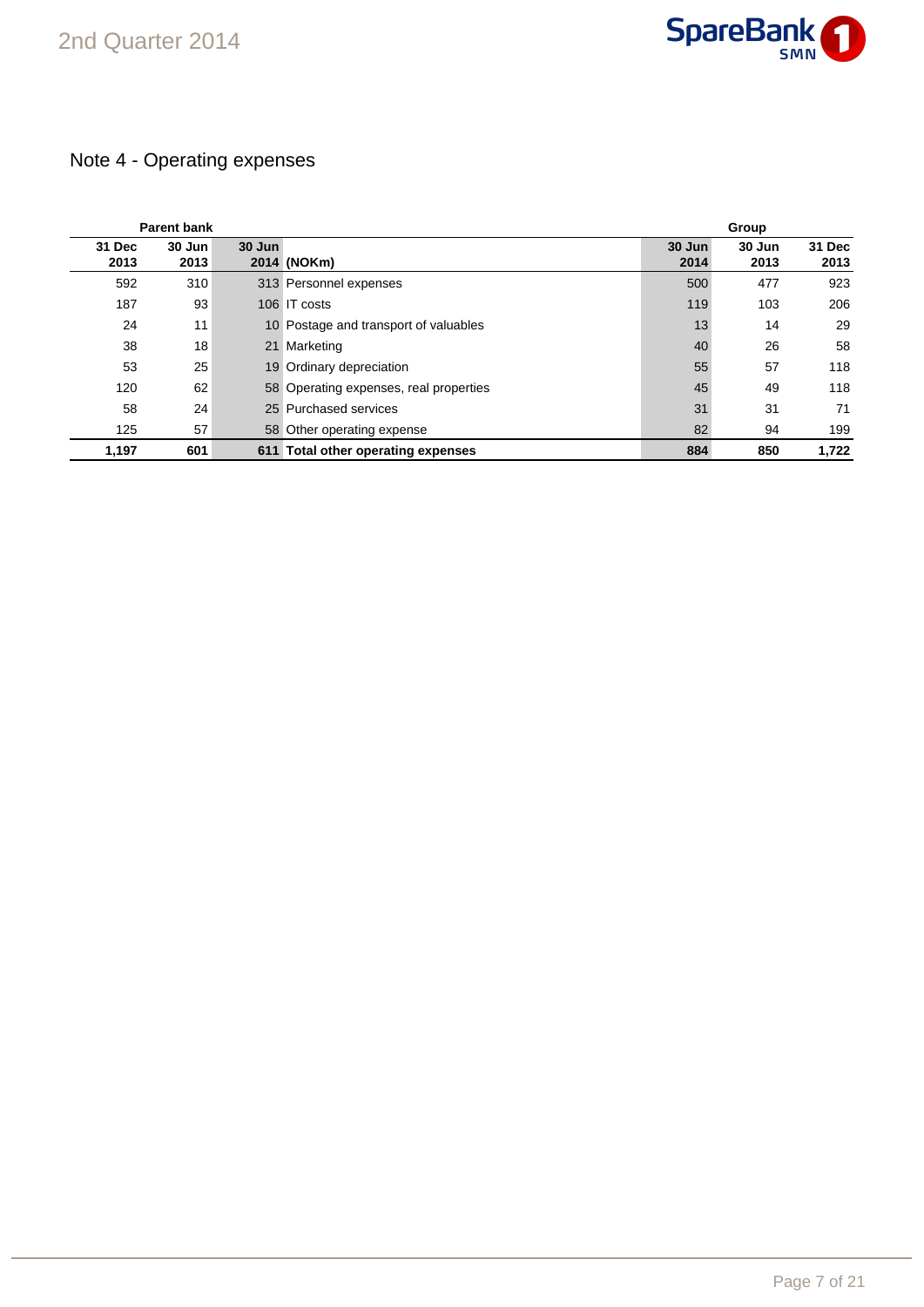

# Note 5 - Distribution of loans by sector/industry

|                | <b>Parent bank</b> |        |                                                                |                | Group          |                |
|----------------|--------------------|--------|----------------------------------------------------------------|----------------|----------------|----------------|
| 31 Dec<br>2013 | 30 Jun<br>2013     | 30 Jun | 2014 (NOKm)                                                    | 30 Jun<br>2014 | 30 Jun<br>2013 | 31 Dec<br>2013 |
| 6,208          | 5,862              |        | 6,406 Agriculture, forestry, fisheries, hunting                | 6,552          | 6,025          | 6,359          |
| 2,334          | 2,024              |        | 1,361 Sea farming industries                                   | 1,497          | 2,175          | 2,463          |
| 1,946          | 2,225              |        | 1,804 Manufacturing                                            | 2,056          | 2,435          | 2,142          |
| 2,693          | 3,041              |        | 2,681 Construction, power and water supply                     | 3,201          | 3,571          | 3,207          |
| 2,275          | 2,518              |        | 2,320 Retail trade, hotels and restaurants                     | 2,473          | 2,694          | 2,442          |
| 5,395          | 5,553              |        | 4,954 Maritime sector                                          | 4,961          | 5,561          | 5,402          |
| 12,048         | 12,585             |        | 12,549 Property management                                     | 12,622         | 12,052         | 12,118         |
| 3,646          | 3,447              |        | 3,715 Business services                                        | 3,954          | 3,687          | 3,867          |
| 2,284          | 2,416              |        | 2,282 Transport and other services provision                   | 2,701          | 2,737          | 2,706          |
| 400            | 169                |        | 201 Public administration                                      | 220            | 195            | 423            |
| 2,391          | 1,983              |        | 3,074 Other sectors                                            | 3,075          | 1,989          | 2,395          |
| 41,619         | 41,823             |        | 41,346 Gross Ioans in retail market                            | 43,312         | 43,123         | 43,523         |
| 67,146         | 64,548             |        | 69,721 Wage earners                                            | 71,249         | 65,846         | 68,515         |
| 108,765        | 106,371            |        | 111,067 Gross Ioans incl. SB1 Boligkreditt /SB1 Næringskreditt | 114,561        | 108,968        | 112,038        |
| 30,514         | 29,382             |        | 28,128 SpareBank 1 Boligkreditt                                | 28,128         | 29,382         | 30,514         |
| 1,221          | 611                |        | 1,227 SpareBank 1 Næringskreditt                               | 1,227          | 611            | 1,221          |
| 77,030         | 76,379             |        | 81,712 Gross Ioans in balance sheet                            | 85,206         | 78,976         | 80,303         |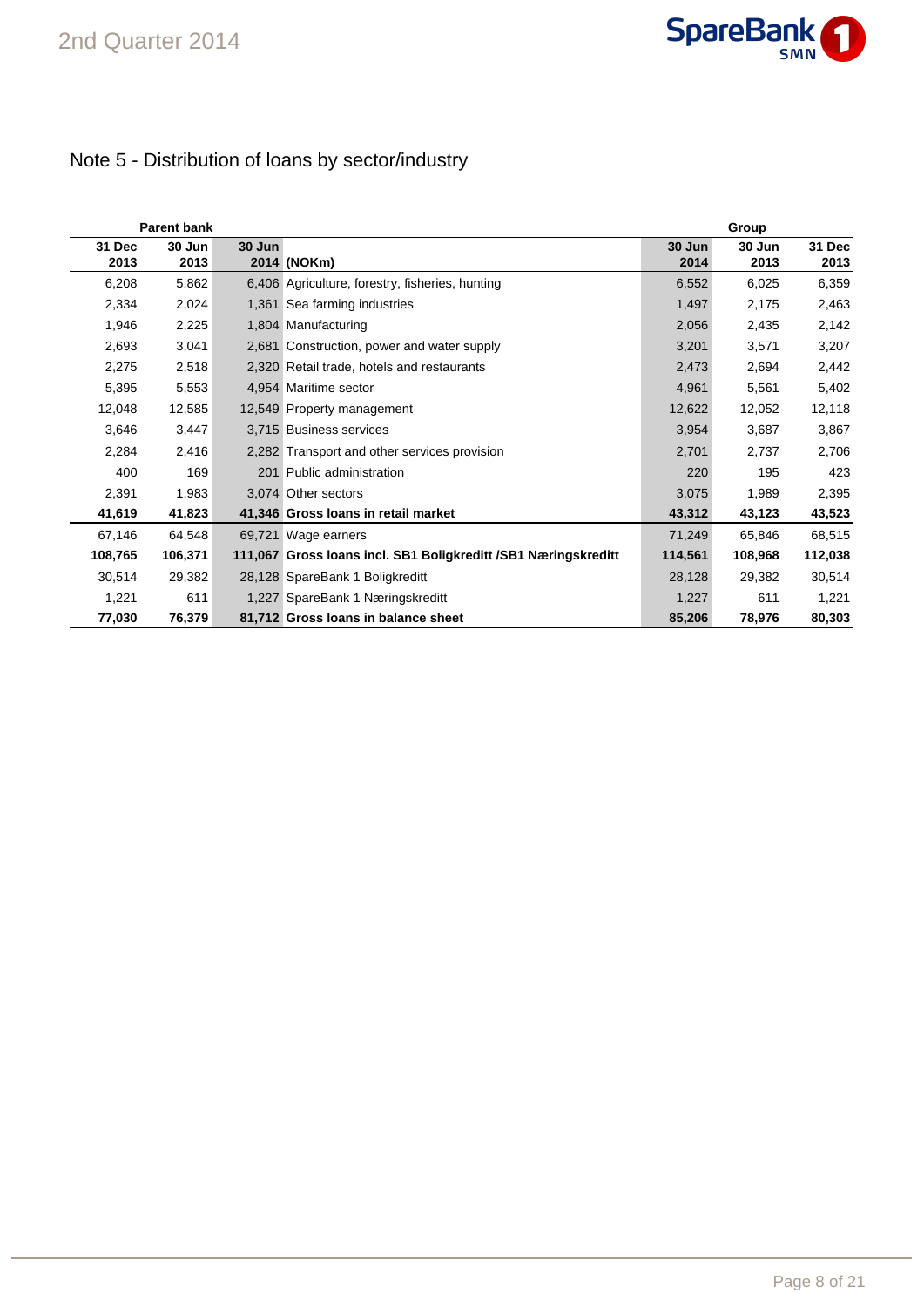

|                | <b>Parent bank</b> |        |                                                                              |                | Group          |                |
|----------------|--------------------|--------|------------------------------------------------------------------------------|----------------|----------------|----------------|
| 31 Dec<br>2013 | 30 Jun<br>2013     | 30 Jun | 2014 (NOKm)                                                                  | 30 Jun<br>2014 | 30 Jun<br>2013 | 31 Dec<br>2013 |
| 22             | 12                 |        | Change in individual impairment losses provisions for the<br>12 period       | 3              | 10             | 29             |
|                |                    |        | Change in collective impairment losses provisions for the<br>- period        |                |                |                |
| 34             | 21                 |        | Actual loan losses on commitments for which provisions have<br>17 been made  | 23             | 25             | 40             |
| 39             | 4                  |        | Actual loan losses on commitments for which no provision<br>10 has been made | 16             | 8              | 45             |
| $-13$          | -4                 |        | -10 Recoveries on commitments previously written-off                         | $-11$          | -4             | $-14$          |
| 82             | 33                 |        | 29 Losses of the year on loans and quarantees                                | 32             | 38             | 101            |

# Note 6 - Losses on loans and guarantees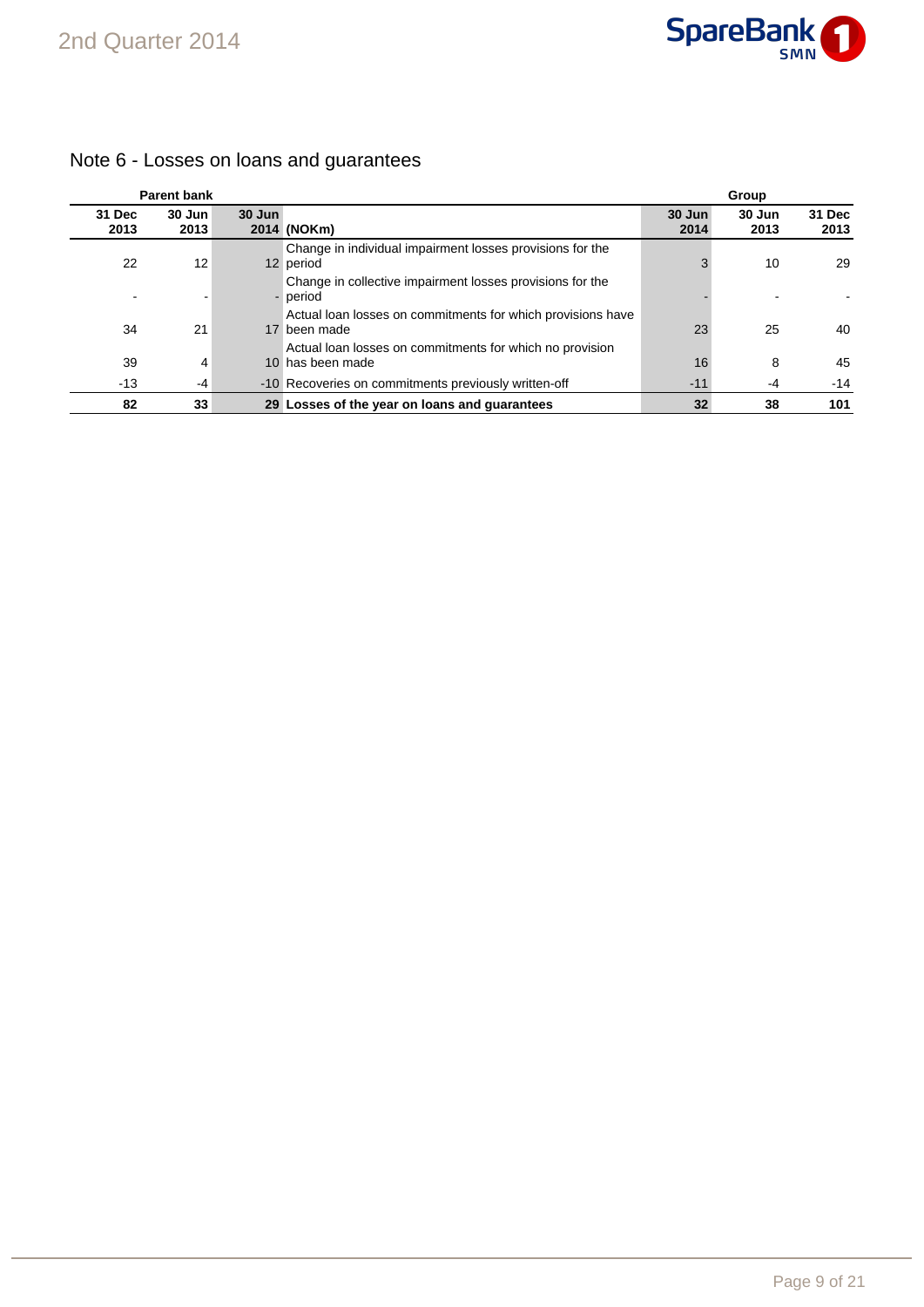

### Note 7 - Losses

|                | <b>Parent bank</b> |        |                                                                                                                         |                | Group          |                |
|----------------|--------------------|--------|-------------------------------------------------------------------------------------------------------------------------|----------------|----------------|----------------|
| 31 Dec<br>2013 | 30 Jun<br>2013     | 30 Jun | 2014 (NOKm)                                                                                                             | 30 Jun<br>2014 | 30 Jun<br>2013 | 31 Dec<br>2013 |
| 129            | 129                |        | 150 Individual write-downs to cover loss on loans at 1.1*<br>+ Increased write-downs on provisions previously written   | 173            | 144            | 144            |
| 12             | 10                 |        | 10 down                                                                                                                 | 10             | 10             | 15             |
| 16             | 6                  |        | 13 - Reversal of provisions from previous periods                                                                       | 18             |                | 18             |
| 59             | 29                 |        | 33 + Write-downs on provisions not previously written down                                                              | 35             | 32             | 71             |
| 34             | 22                 |        | - Actual losses during the period for which provisions for<br>17 individual impairment losses have been made previously | 23             | 26             | 40             |
| 150            | 139                |        | 162 Specification of loss provisions at end of period                                                                   | 176            | 153            | 173            |
| 73             | 25                 |        | 27 Actual losses                                                                                                        | 39             | 33             | 85             |

\*) Individually assessed impairment write-downs on guarantees, totalling NOK 1m, are shown in the balance sheet as a liability under 'Other liabilities'.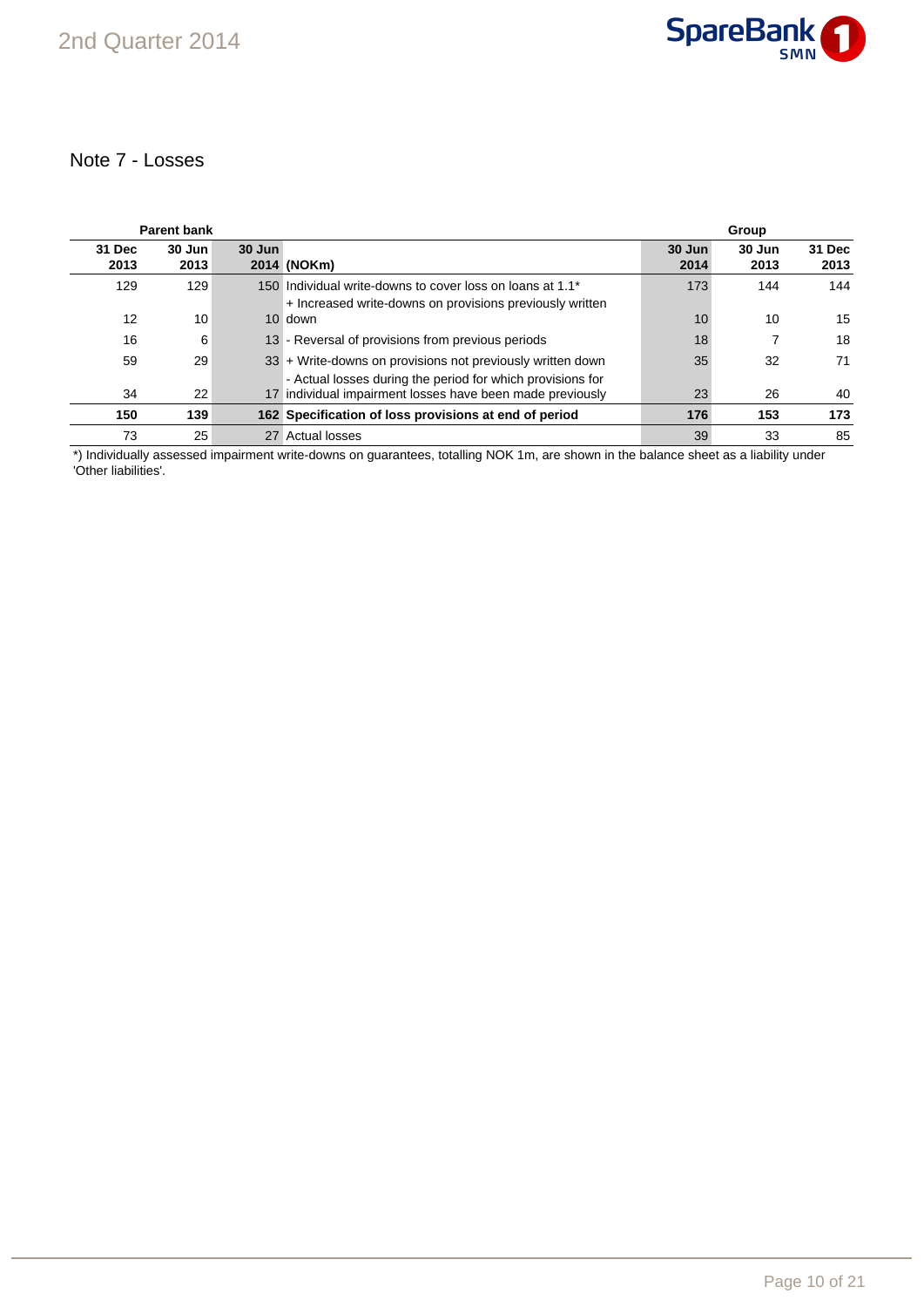

### Note 8 - Defaults

|                | <b>Parent bank</b> |        |                                               |                | Group          |                |
|----------------|--------------------|--------|-----------------------------------------------|----------------|----------------|----------------|
| 31 Dec<br>2013 | 30 Jun<br>2013     | 30 Jun | 2014 (NOKm)                                   | 30 Jun<br>2014 | 30 Jun<br>2013 | 31 Dec<br>2013 |
|                |                    |        | <b>Total defaults</b>                         |                |                |                |
| 311            | 381                |        | 274 Loans in default for more than 90 days *) | 334            | 413            | 386            |
| 73             | 84                 | 79     | - individual write-downs                      | 86             | 89             | 87             |
| 238            | 297                |        | 195 Net defaults                              | 248            | 324            | 299            |
| 24 %           | 22 %               |        | 29 % Provision rate                           | 26 %           | 22 %           | 23 %           |
|                |                    |        | <b>Problem Loans</b>                          |                |                |                |
| 146            | 128                |        | 189 Problem Ioans (not in default)            | 206            | 146            | 157            |
| 76             | 56                 | 84     | - individual write-downs                      | 90             | 64             | 86             |
| 70             | 72                 |        | 105 Net problem loans                         | 116            | 82             | 71             |
| 52 %           | 44 %               |        | 44 % Provision rate                           | 44 %           | 44 %           | 55 %           |

\*) There are no defaults that relates to loans in the guarantee portfolio taken over from BN Bank per Q2.

Any default in this portfolio will not entail loss for SpareBank 1 SMN.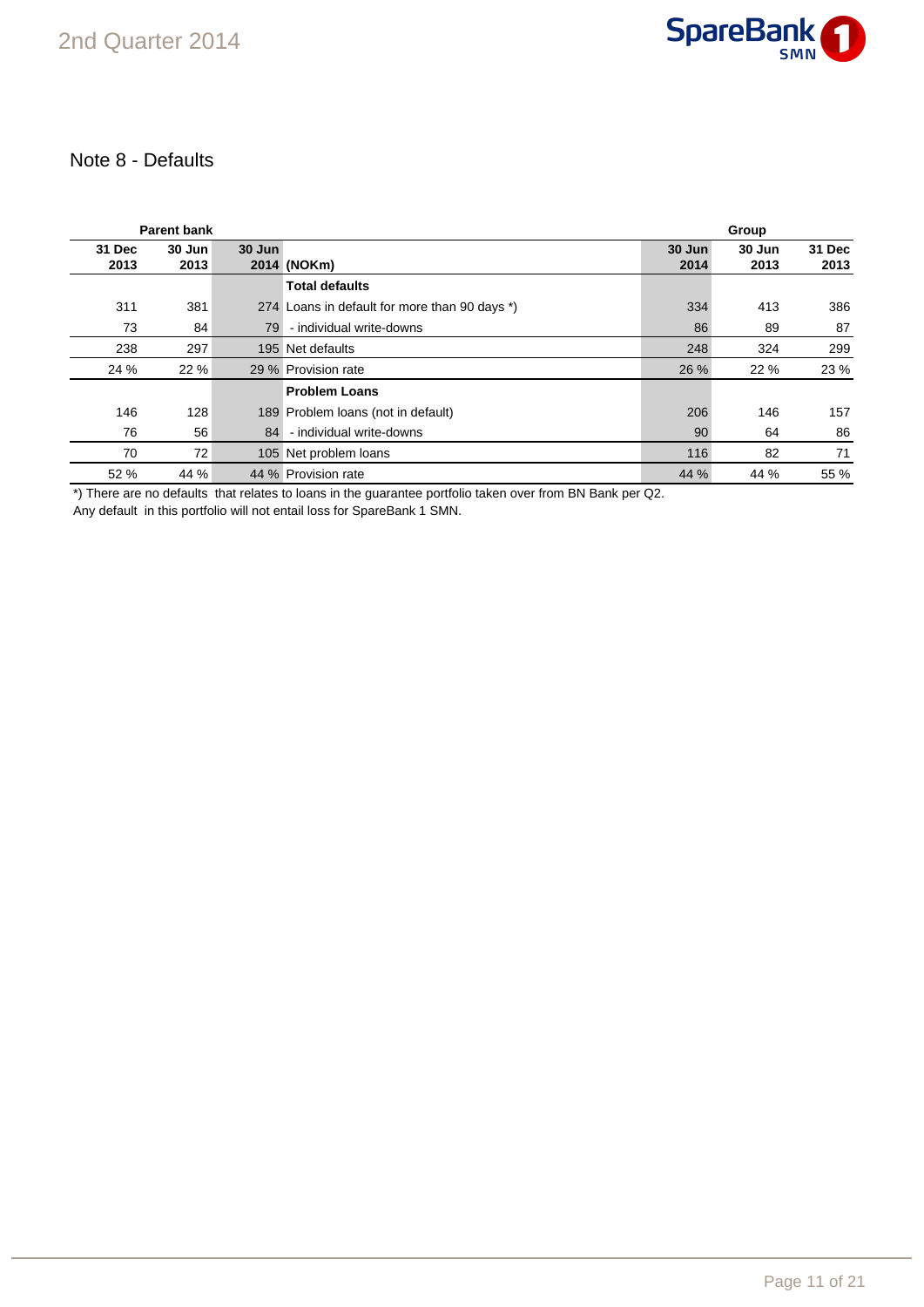

# Note 9 - Other assets

|                | <b>Parent bank</b> |        |                                      |                | Group          |                |
|----------------|--------------------|--------|--------------------------------------|----------------|----------------|----------------|
| 31 Dec<br>2013 | $30$ Jun<br>2013   | 30 Jun | 2014 (NOKm)                          | 30 Jun<br>2014 | 30 Jun<br>2013 | 31 Dec<br>2013 |
| $\blacksquare$ | -                  |        | 7 Deferred tax benefit               | 25             | 13             | 18             |
| 169            | 190                |        | 165 Fixed assets                     | 1,139          | 1,225          | 1,176          |
| 1,568          | 1,295              |        | 1,504 Earned income not yet received | 1,521          | 1,307          | 1,591          |
| 207            | 101                |        | 238 Accounts receivable, securities  | 238            | 101            | 207            |
| 82             | $\blacksquare$     |        | 11 Pensions                          | 11             | 74             | 82             |
| 84             | 396                |        | 160 Other assets                     | 447            | 371            | 270            |
| 2,110          | 1.982              |        | 2.085 Total other assets             | 3,380          | 3.090          | 3.344          |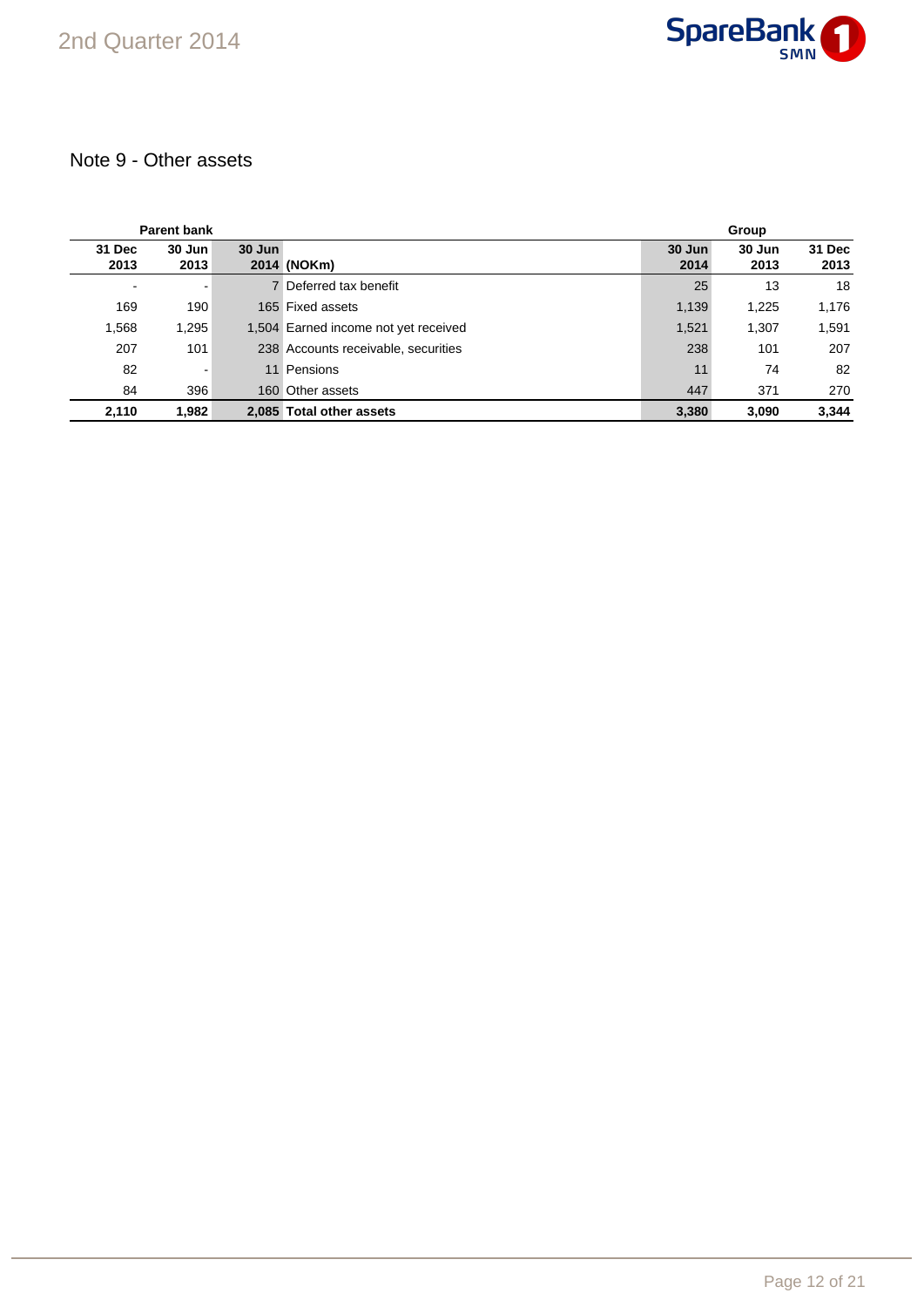

# Note 10 - Distribution of customer deposits by sector/industry

|                | <b>Parent bank</b> |              |                                                 |                | Group          |                |
|----------------|--------------------|--------------|-------------------------------------------------|----------------|----------------|----------------|
| 31 Dec<br>2013 | 30 Jun<br>2013     | 30 Jun       | 2014 (NOKm)                                     | 30 Jun<br>2014 | 30 Jun<br>2013 | 31 Dec<br>2013 |
| 2,059          | 2,128              |              | 2,202 Agriculture, forestry, fisheries, hunting | 2,202          | 2,128          | 2,059          |
| 406            | 258                |              | 641 Sea farming industries                      | 641            | 258            | 406            |
| 1,239          | 1,252              |              | 1,463 Manufacturing                             | 1,463          | 1,252          | 1,239          |
| 1,808          | 1,532              |              | 1,706 Construction, power and water supply      | 1,706          | 1,532          | 1,808          |
| 4,313          | 3,085              |              | 3,481 Retail trade, hotels and restaurants      | 3,481          | 3,085          | 4,313          |
| 2,150          | 1,687              |              | 1,605 Maritime sector                           | 1,605          | 1,687          | 2,150          |
| 4,142          | 4,872              |              | 3,858 Property management                       | 3,740          | 4,234          | 4,033          |
| 4,885          | 4,889              |              | 4,037 Business services                         | 4,037          | 4,915          | 4,885          |
| 4,320          | 3,823              |              | 4,399 Transport and other services provision    | 4,149          | 3,558          | 3,999          |
| 4,723          | 5,350              |              | 6,900 Public administration                     | 6,900          | 5,350          | 4,723          |
| 2,620          | 2,927              |              | 3.318 Other sectors                             | 3,285          | 2,900          | 2,594          |
| 32,666         | 31,805             | 33,609 Total |                                                 | 33,208         | 30,900         | 32,209         |
| 23,865         | 24,394             |              | 26,200 Wage earners                             | 26,200         | 24,394         | 23,865         |
| 56,531         | 56,198             |              | 59,808 Total deposits                           | 59,408         | 55,294         | 56,074         |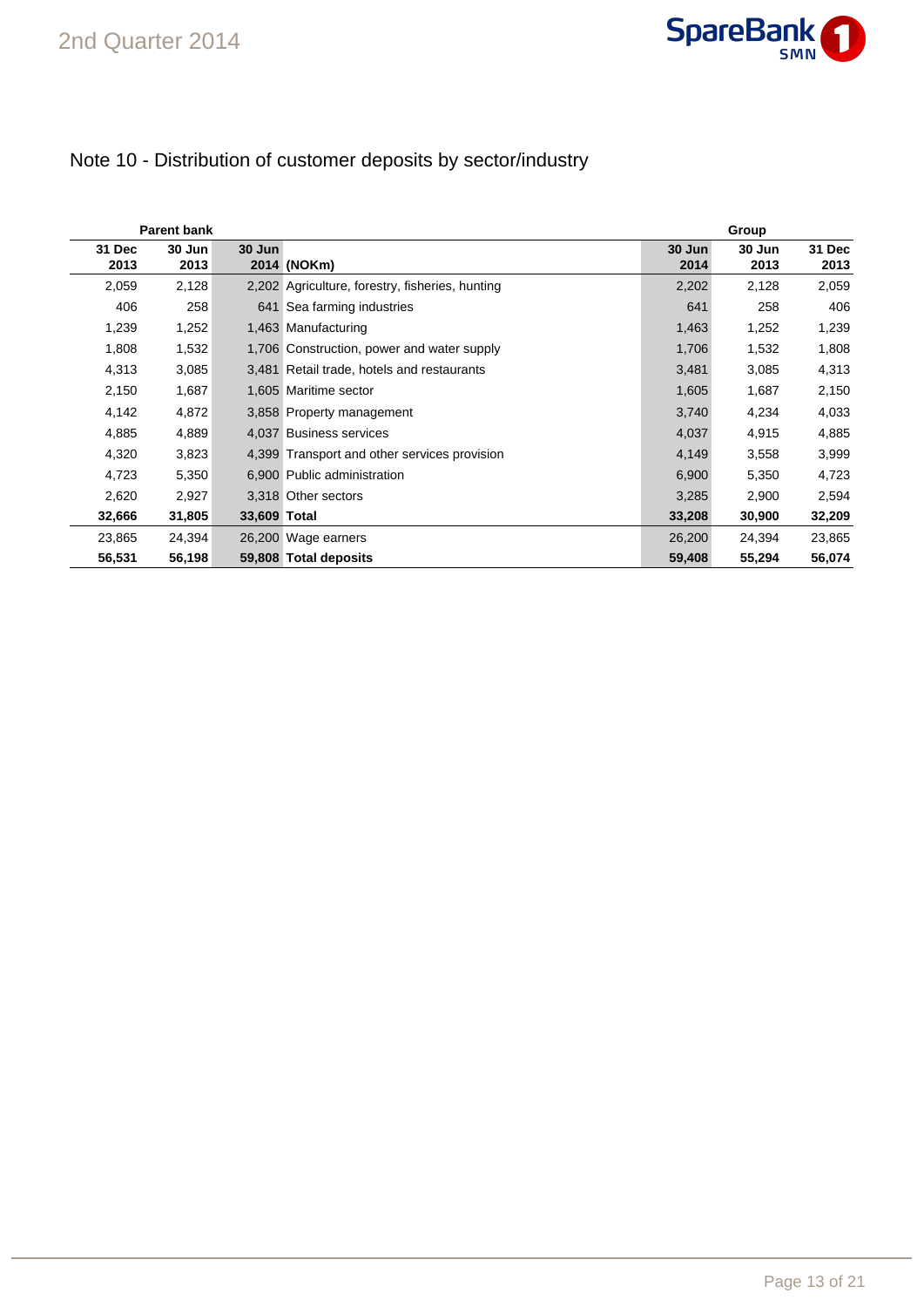# Note 11 - Debt created by issue of securities

|                | <b>Parent bank</b> |              |                                                | Group          |                |                |
|----------------|--------------------|--------------|------------------------------------------------|----------------|----------------|----------------|
| 31 Dec<br>2013 | 30 Jun<br>2013     | $30$ Jun     | 2014 (NOKm)                                    | 30 Jun<br>2014 | 30 Jun<br>2013 | 31 Dec<br>2013 |
| 2,750          | 107                |              | 775 Short-term debt instruments, nominal value | 775            | 107            | 2,750          |
| 30.718         | 30.558             |              | 30,337 Bond debt, nominal value                | 30.337         | 30.558         | 30.718         |
| 294            | 271                |              | 555 Value adjustments                          | 555            | 271            | 294            |
| 33.762         | 30.936             | 31.667 Total |                                                | 31.667         | 30.936         | 33.762         |

Change in securities debt, subordinated debt and hybrid equity (NOKm)

|                                                    |                |       | <b>Fallen</b>                  |                  |                |
|----------------------------------------------------|----------------|-------|--------------------------------|------------------|----------------|
|                                                    | 30 Jun<br>2014 |       | due/<br><b>Issued Redeemed</b> | Other            | 31 Dec<br>2013 |
|                                                    |                |       |                                | changes          |                |
| Short-term debt instruments, nominal value         | 775            |       | 1.977                          | 2                | 2.750          |
| Bond debt, nominal value                           | 30,337         | 5,995 | 6,317                          | -58              | 30,718         |
| Value adjustments                                  | 555            |       | $\overline{\phantom{0}}$       | 261              | 294            |
| <b>Total</b>                                       | 31,667         | 5,995 | 8,295                          | 205              | 33,762         |
|                                                    |                |       | <b>Fallen</b>                  |                  |                |
|                                                    | 30 Jun<br>2014 |       | due/<br><b>Issued Redeemed</b> | Other<br>changes | 31 Dec<br>2013 |
| Ordinary subordinated loan capital, nominal value  | 1,547          |       |                                | 25               | 1,522          |
| Perpetual subordinated loan capital, nominal value | 300            |       |                                | $\blacksquare$   | 300            |
|                                                    |                |       |                                |                  |                |
| Hybrid equity, nominal value                       | 1,400          |       |                                | $\blacksquare$   | 1,400          |
| Value adjustments                                  | 91             |       | $\overline{\phantom{0}}$       | 9                | 82             |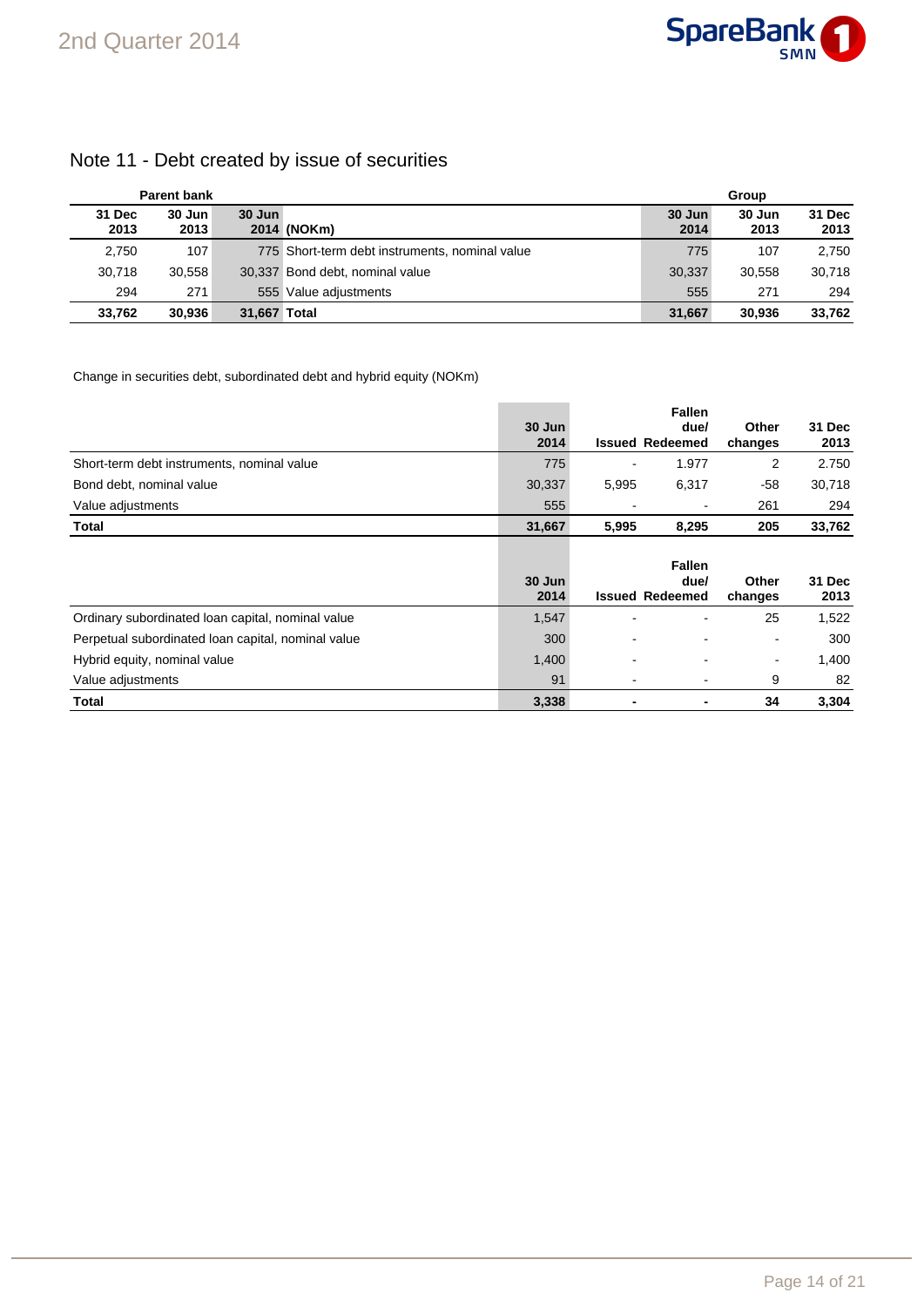

# Note 12 - Other liabilities

|                          | <b>Parent bank</b> |        |                                                         |                | Group          |                |
|--------------------------|--------------------|--------|---------------------------------------------------------|----------------|----------------|----------------|
| 31 Dec<br>2013           | 30 Jun<br>2013     | 30 Jun | 2014 (NOKm)                                             | 30 Jun<br>2014 | 30 Jun<br>2013 | 31 Dec<br>2013 |
| 17                       | 98                 |        | - Deferred tax                                          | 6              | 107            | 23             |
| 438                      | 282                |        | 251 Payable tax                                         | 294            | 321            | 476            |
| 8                        | 12                 |        | 8 Capital tax                                           | 8              | 12             | 8              |
| 883                      | 962                |        | 1,042 Accrued expenses and received, non-accrued income | 1,177          | 1,208          | 1,091          |
| 48                       | 69                 |        | 65 Provision for accrued expenses and commitments       | 65             | 69             | 48             |
| $\overline{\phantom{a}}$ |                    |        | - Pensions                                              |                | 2              | 2              |
| 73                       | 107                |        | 67 Drawing debt                                         | 67             | 107            | 73             |
| 7                        | 4                  |        | 8 Creditors                                             | 43             | 51             | 29             |
| 339                      | 88                 |        | 244 Debt from securities                                | 244            | 88             | 339            |
| 179                      | 217                |        | 314 Other liabilities                                   | 311            | 246            | 213            |
| 1,992                    | 1,837              |        | 1,999 Total other liabilites                            | 2,222          | 2,210          | 2,303          |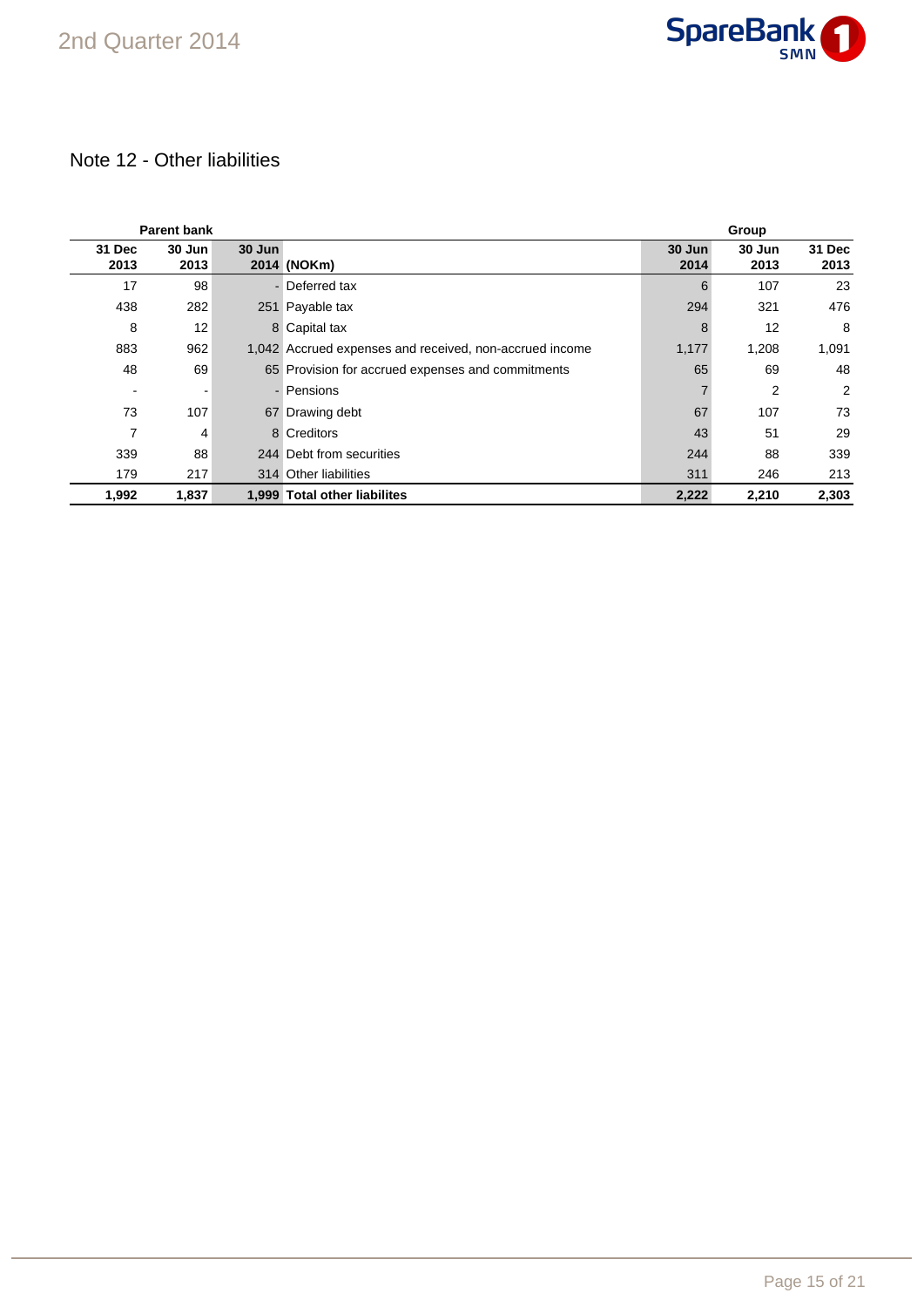

### Note 13 - Capital adequacy

SpareBank 1 SMN has used IRB (Internal Rating Approach – Foundation) to calculate charges for credit risk since January 2007. Using IRB imposes wide-ranging requirements on the bank's organisation, competence, risk models and risk management systems. In June 2013 the bank applied for permission to switch to Advanced IRB for enterprise portfolios currently reported using the foundation approach. The effect of the risk weights under IRB is limited due to transitional rules set out in regulations issued by Finanstilsynet.

As from Q2 2013 the measurement method for operational risk was changed from the basic approach to the standardised approach at the Parent Bank. At the Group level, subsidiaries are still measured using the basic approach.

As from 1 July 2013 new buffer requirements have been introduced; see the Financial Institutions Act section 2-9e. As of 30 June 2014 the capital conservation buffer requirement is 2.5 per cent and the systemic risk buffer requirement is 2 per cent. These requirements are in addition to the requirement that own funds should constitute at least 4.5 per cent common equity tier 1 (CET1) capital, bringing the overall minimum CET1 requirement to 9 per cent. The systemic risk buffer requirement will increase by a further 1 percentage point from 1 July, bringing the overall CET1 to 10 per cent. As of 30 June 2015, a countercyclical buffer requirement of 1 percentage point will be applicable.

BN Bank received approval for use of the advanced IRB approach for its corporate portfolio in April 2014.

Hybrid capital denotes bonds with a nominal interest rate, but the bank is not obliged to pay interest in a period where dividends are not paid, and neither is the investor subsequently entitled to interest that has not been paid, i.e. interest does not accumulate. Hybrid capital characterised by moderate repayment incentives is approved as an element of tier 1 capital up to limit of 15 per cent of aggregate tier 1 capital. If, on the other hand, hybrid capital has no fixed term to maturity and has no repayment incentives, it may be included as an element of core capital up to limit of 35 per cent of aggregate core capital.

Finanstilsynet (Norway's FSA) can require hybrid capital to be written down in proportion with equity capital should the bank's tier 1 capital adequacy fall below 5 per cent or total capital adequacy falls below 8 per cent. Written-down amounts on hybrid capital must be written up before dividends can be paid to shareholders or before equity capital is written up. Hybrid capital is recognised as other long-term debt at amortised cost.

In connection with change requirements regarding the conditions for hybrid capital, hybrid capital that does not satisfy the new requirements over time will not be eligible for inclusion in other core capital. Such hybrid capital will be reduced by 20 per cent in 2014 and 10 per cent thereafter. As of 30 June 2014, SpareBank 1 SMN held NOK 450m in hybrid capital which will be subject to reduction.

Subordinated debt ranks behind all other liabilities. Dated subordinated loans cannot constitute more than 50 per cent of tier 1 capital for capital adequacy purposes, while perpetual subordinated loans cannot constitute more than 100 per cent of tier 1 capital. Subordinated loans are classified as a liability in the balance sheet and are measured at amortised cost in the same way as other long-term loans.

For detailed information regarding subordinated detbt and hybrid captial, see note 38 in the banks's annual report.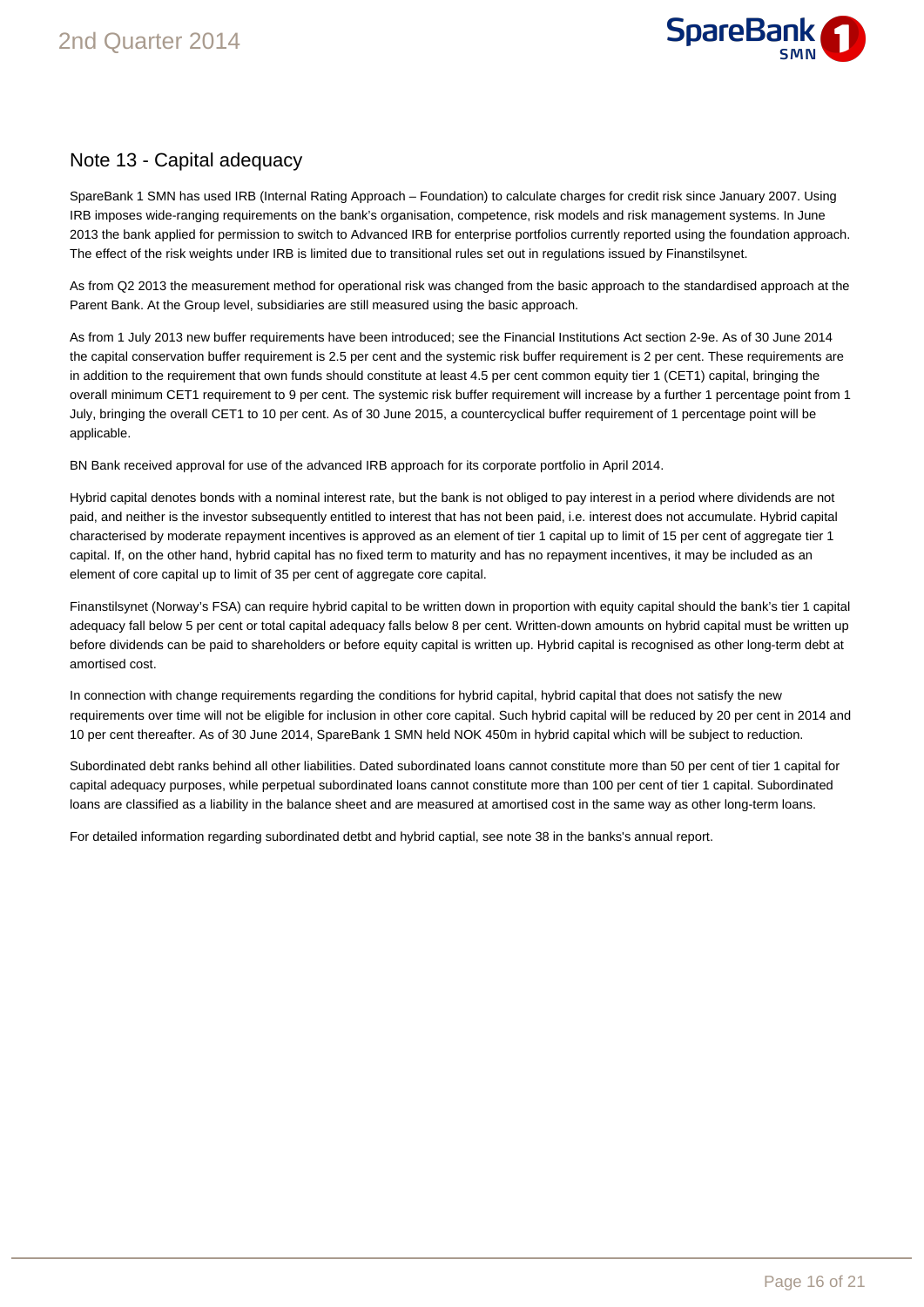

|                | <b>Parent Bank</b> |        |                                                                                 |                | Group          |                |
|----------------|--------------------|--------|---------------------------------------------------------------------------------|----------------|----------------|----------------|
| 31 Dec<br>2013 | 30 Jun<br>2013     | 30 Jun | 2014 (NOKm)                                                                     | 30 Jun<br>2014 | 30 Jun<br>2013 | 31 Dec<br>2013 |
| 2,597          | 2,597              |        | 2,597 Equity capital certificates                                               | 2,597          | 2,597          | 2,597          |
| $-0$           | -0                 |        | -0 - Own holding of ECCs                                                        | $-0$           | -0             | -0             |
| 895            | 895                |        | 895 Premium fund                                                                | 895            | 895            | 895            |
| 2,496          | 1,889              |        | 2,496 Dividend equalisation fund                                                | 2,496          | 1,889          | 2,496          |
| 3,276          | 2,944              |        | 3,276 Savings bank's reserve                                                    | 3,276          | 2,944          | 3,276          |
| 227            |                    |        | - Recommended dividends                                                         |                |                | 227            |
| 124            |                    |        | - Provision for gifts                                                           |                |                | 124            |
| 195            | 106                |        | 195 Unrealised gains reserve                                                    | 206            | 123            | 206            |
|                | 38                 |        | -65 Other equity and minority interest                                          | 1,347          | 1,386          | 1,421          |
|                | 830                |        | 942 Net profit                                                                  | 963            | 606            |                |
| 9,811          | 9,299              |        | 10,337 Total book equity                                                        | 11,780         | 10,439         | 11,242         |
| -447           | -447               |        | -454 Deferred taxes, goodwill and other intangible assets                       | $-620$         | $-531$         | $-582$         |
|                |                    |        | - Part of reserve for unrealised gains, associated companies                    | 98             | 57             | 98             |
| $-352$         |                    |        | Deduction for allocated dividends and gifts                                     |                |                | $-361$         |
|                |                    |        | 50 % deduction for subordinated capital in other financial                      |                |                |                |
| $-401$         | $-381$             |        | -442 institutions                                                               | $-101$         | -93            | $-106$         |
|                |                    |        | 50 % deduction for expected losses on IRB, net of                               |                |                |                |
| $-240$         | $-203$             |        | -251 write-downs                                                                | $-246$         | -219           | $-214$         |
|                |                    |        | 50 % capital adequacy reserve                                                   | $-685$         | $-500$         | $-595$         |
| $-109$         | $-109$             |        | -28 Surplus financing of pension obligations                                    | $-21$          | $-107$         | $-107$         |
|                | $-830$             |        | -942 Net profit                                                                 | $-963$         | $-606$         |                |
|                | 606                |        | 688 Year-to-date profit included in core capital (73% pre tax)                  | 703            | 442            |                |
| 8,262          | 7,935              |        | 8,908 Total common equity Tier one                                              | 9,945          | 8,882          | 9,374          |
| 1,431          | 1,441              |        | 1,439 Hybrid capital, core capital                                              | 1,690          | 1,625          | 1,615          |
| 9,693          | 9,376              |        | 10,347 Total core capital                                                       | 11,635         | 10,508         | 10,989         |
|                |                    |        |                                                                                 |                |                |                |
|                |                    |        | Supplementary capital in excess of core capital                                 |                |                |                |
|                |                    |        | - State Finance Fund, supplementary capital                                     |                | 31             | 31             |
| 304            | 307                |        | 306 Perpetual subordinated capital                                              | 306            | 307            | 363            |
| 1,569          | 1,598              |        | 1,593 Non-perpetual subordinated capital                                        | 2,254          | 1,861          | 1,950          |
| $-401$         | $-381$             |        | 50 % deduction for subordinated capital in other financial<br>-442 institutions | $-101$         | -93            | $-106$         |
|                |                    |        | 50 % deduction for expected losses on IRB, net of                               |                |                |                |
| -240           | $-203$             |        | -251 write-downs                                                                | $-246$         | $-219$         | $-214$         |
|                |                    |        | - 50 % capital adequacy reserve                                                 | $-685$         | -500           | $-595$         |
| 1,231          | 1,320              |        | 1,206 Total supplementary capital                                               | 1,529          | 1,386          | 1,428          |
| 10,924         | 10,696             |        | 11,553 Net subordinated capital                                                 | 13,164         | 11,894         | 12,417         |
|                |                    |        |                                                                                 |                |                |                |
|                |                    |        | Minimum requirements subordinated capital, Basel II                             |                |                |                |
| 1,573          | 1,672              |        | 1,576 Involvement with spesialised enterprises                                  | 1,863          | 1,672          | 1,573          |
| 1,478          | 1,504              |        | 1,394 Other corporations exposure                                               | 1,472          | 1,504          | 1,479          |
| 70             | 63                 |        | 138 SME exposure                                                                | 146            | 68             | 74             |
| 363            | 348                |        | 765 Retail morgage exposure                                                     | 1,170          | 613            | 628            |
| 28             | 32                 |        | 41 Other retail exposure                                                        | 43             | 37             | 33             |
| 1,157          | 1,139              |        | 1,241 Equity investments                                                        | 27             |                |                |
| 4,669          | 4,758              |        | 5,155 Total credit risk IRB                                                     | 4,722          | 3,895          | 3,787          |
| 224            | 255                |        | 307 Debt risk                                                                   | 308            | 255            | 224            |
| 8              | 12                 |        | - Equity risk                                                                   |                | 13             | 10             |
|                |                    |        | - Currency risk                                                                 |                |                |                |
| 297            | 297                |        | 292 Operational risk                                                            | 416            | 398            | 398            |
| 560            | 544                |        | 617 Exposures calculated using the standardised approach                        | 1,682          | 2,106          | 2,151          |
| $-67$          | $-64$              |        | -73 Deductions                                                                  | $-130$         | $-102$         | $-119$         |
| $\blacksquare$ |                    |        | - Transitional arrangements                                                     |                | 322            | 316            |
| 5,690          | 5,803              |        | 6,297 Minimum requirements subordinated capital                                 | 6,998          | 6,886          | 6,767          |
| 71,130         | 72,536             |        | 78,712 Risk weigheted assets (RWA)                                              | 87,477         | 86,079         | 84,591         |
|                |                    |        | Capital adequacy                                                                |                |                |                |
| 11.6%          | 10.9%              | 11.3%  | Common equity Tier one ratio                                                    | 11.4 %         | 10.3%          | 11.1%          |
| 13.6%          | 12.9%              | 13.1 % | Core capital ratio                                                              | 13.3%          | 12.2 %         | 13.0%          |
| 15.4 %         | 14.7%              | 14.7%  | Capital adequacy ratio                                                          | 15.0%          | 13.8%          | 14.7 %         |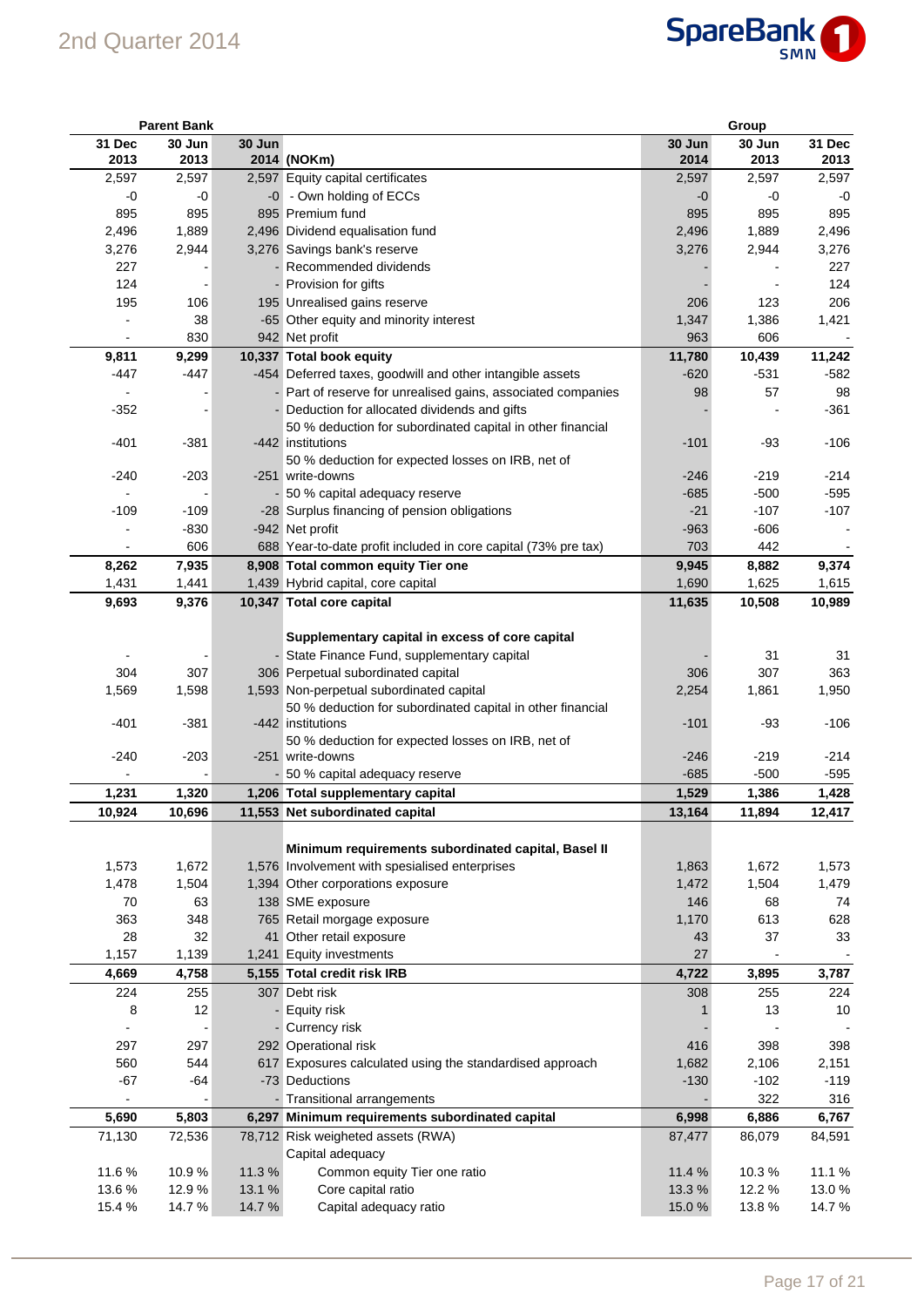

# Note 14 - Financial instruments and offsetting

As from 2013 the Bank is required to disclose financial instruments which the Bank considers to fulfil the requirements for netting under IAS 32.42, and financial instruments in respect of which offsetting agreements have been entered into. Both in accordance with IFRS 7.13 A-F.

The Bank has no financial instruments booked on a net basis in the financial statements.

SpareBank 1 SMN has two sets of agreements which regulate counterparty risk and netting of derivatives. For retail and corporate customers, use is made of framework agreements requiring provision of collateral. For customers engaged in trading activity, only cash deposits are accepted as collateral. The agreements are unilateral, i.e. it is only the customers that provide collateral. As regards financial institutions, the Bank enters into standardised and mainly bilateral ISDA agreements. Additionally the Bank has entered into supplementary agreements on provision of collateral (CSA) with the most central counterparties. As of the second quarter 2014 the Bank has 26 active CSA agreements. The Bank only enters into agreements with cash as collateral. The Bank has delegated responsibility for handling these agreements to SEB Prime Collateral Services which handles margin requirements on behalf of the Bank.

| Period      | Type of financial<br>instrument | Amounts which can only be netted upon bankruptcy<br>or default |
|-------------|---------------------------------|----------------------------------------------------------------|
| 30 Jun 2014 | <b>Derivatives</b>              | 1.249                                                          |
| 30 Jun 2013 | Derivatives                     | 738                                                            |
| 31 Dec 2013 | Derivatives                     | 1.488                                                          |

Parent Bank and Group are identical.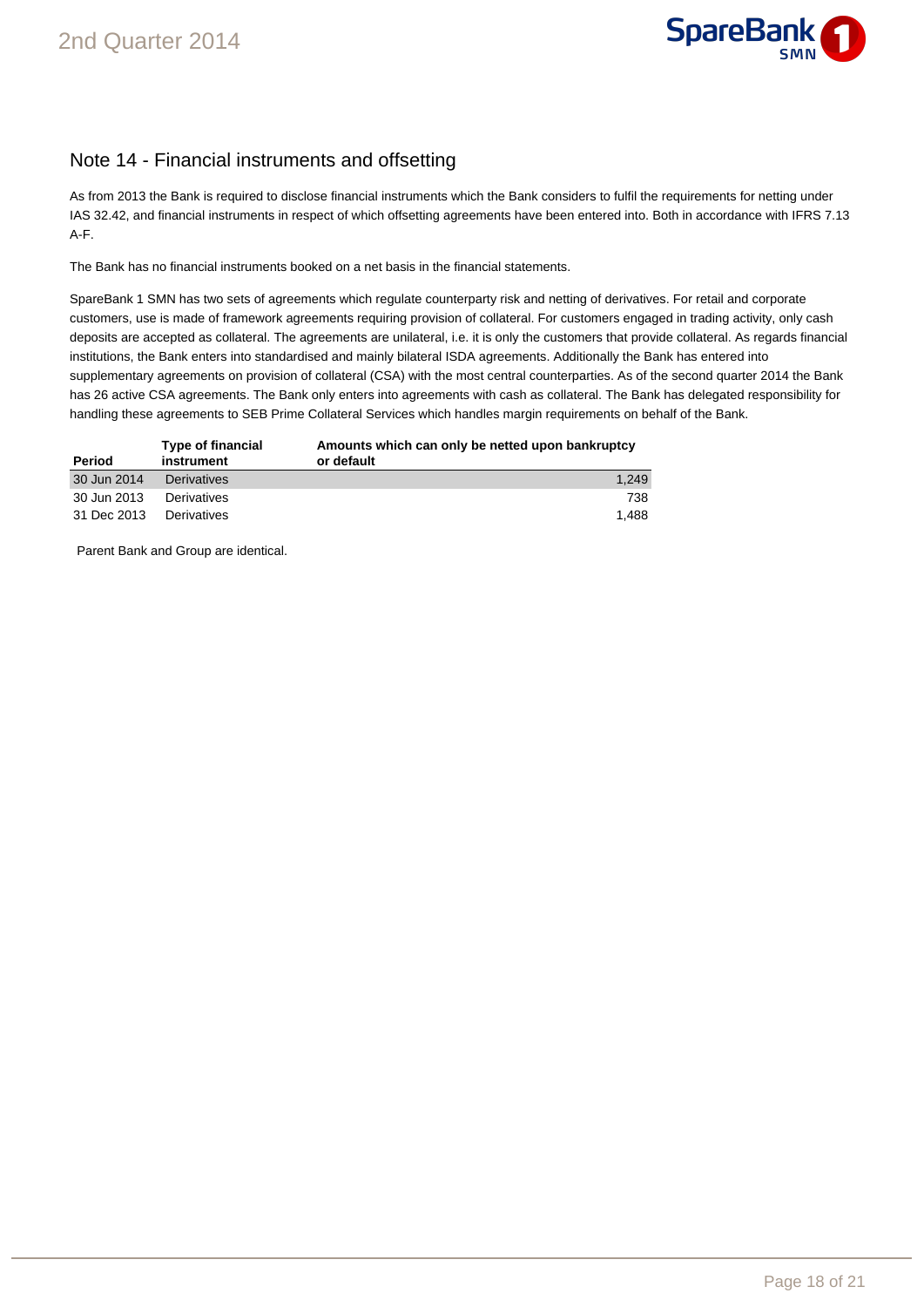

## Note 15 - Measurement of fair value of financial instruments

Financial instruments at fair value are classified at various levels.

**Level 1:** Valuation based on quoted prices in an active market

Fair value of financial instruments that are traded in the active markets is based on market price on the balance sheet date. A market is considered active if market prices are easily and regularly available from a stock exchange, dealer, broker, industry group, price-setting service or regulatory authority, and these prices represent actual and regularly occurring market transactions at an arm's length. This category also includes quoted shares and Treasury bills.

**Level 2:** Valuation based on observable market data

Level 2 consists of instruments that are valued by the use of information that does not consist in quoted prices, but where the prices are directly or indirectly observable for the assets or liabilities concerned, and which also include quoted prices in non-active markets.

**Level 3:** Valuation based on other than observable data

If valuation data are not available for level 1 and 2, valuation methods are applied that are based on non-observable information.

#### **The following table presents the Group's assets and liabilities measured at fair value at 30 June 2014:**

| Assets (NOKm)                                      | Level 1 | Level 2                  | Level 3 | <b>Total</b> |
|----------------------------------------------------|---------|--------------------------|---------|--------------|
| Financial assets at fair value through profit/loss |         |                          |         |              |
| - Derivatives                                      | 227     | 4,139                    |         | 4,366        |
| - Bonds and money market certificates              | 3,711   | 11,945                   |         | 15,655       |
| - Equity instruments                               | 49      | $\overline{a}$           | 1,038   | 1,087        |
| - Fixed interest loans                             |         | $\overline{\phantom{a}}$ | 2,522   | 2,522        |
| Financial assets avaliable for sale                |         |                          |         |              |
| - Equity instruments                               |         |                          | 36      | 36           |
| <b>Total assets</b>                                | 3,987   | 16,084                   | 3,596   | 23,667       |
|                                                    |         |                          |         |              |
| <b>Liabilities</b>                                 | Level 1 | Level 2                  | Level 3 | <b>Total</b> |
| Financial liabilities through profit/loss          |         |                          |         |              |
| - Derivatives                                      | 763     | 2,806                    |         | 3,569        |
| <b>Total liabilities</b>                           | 763     | 2,806                    |         | 3,569        |

**The following table presents the Group's assets and liabilities measured at fair value at 30 June 2013:** 

| Assets (NOKm)                                      | Level 1 | Level 2 | Level 3 | <b>Total</b> |
|----------------------------------------------------|---------|---------|---------|--------------|
| Financial assets at fair value through profit/loss |         |         |         |              |
| - Derivatives                                      | 101     | 2,683   | -       | 2,784        |
| - Bonds and money market certificates              | 4,260   | 12,682  | ٠       | 16,942       |
| - Equity instruments                               | 98      |         | 821     | 919          |
| - Fixed interest loans                             |         | ٠       | 2,752   | 2,752        |
| Financial assets avaliable for sale                |         |         |         |              |
| - Equity instruments                               |         |         | 46      | 46           |
| <b>Total assets</b>                                | 4,459   | 15,365  | 3,619   | 23,444       |
|                                                    |         |         |         |              |
| <b>Liabilities</b>                                 | Level 1 | Level 2 | Level 3 | Total        |
| Financial liabilities through profit/loss          |         |         |         |              |
| - Derivatives                                      | 100     | 2,188   | -       | 2,288        |
| <b>Total liabilities</b>                           | 100     | 2,188   | ۰       | 2,288        |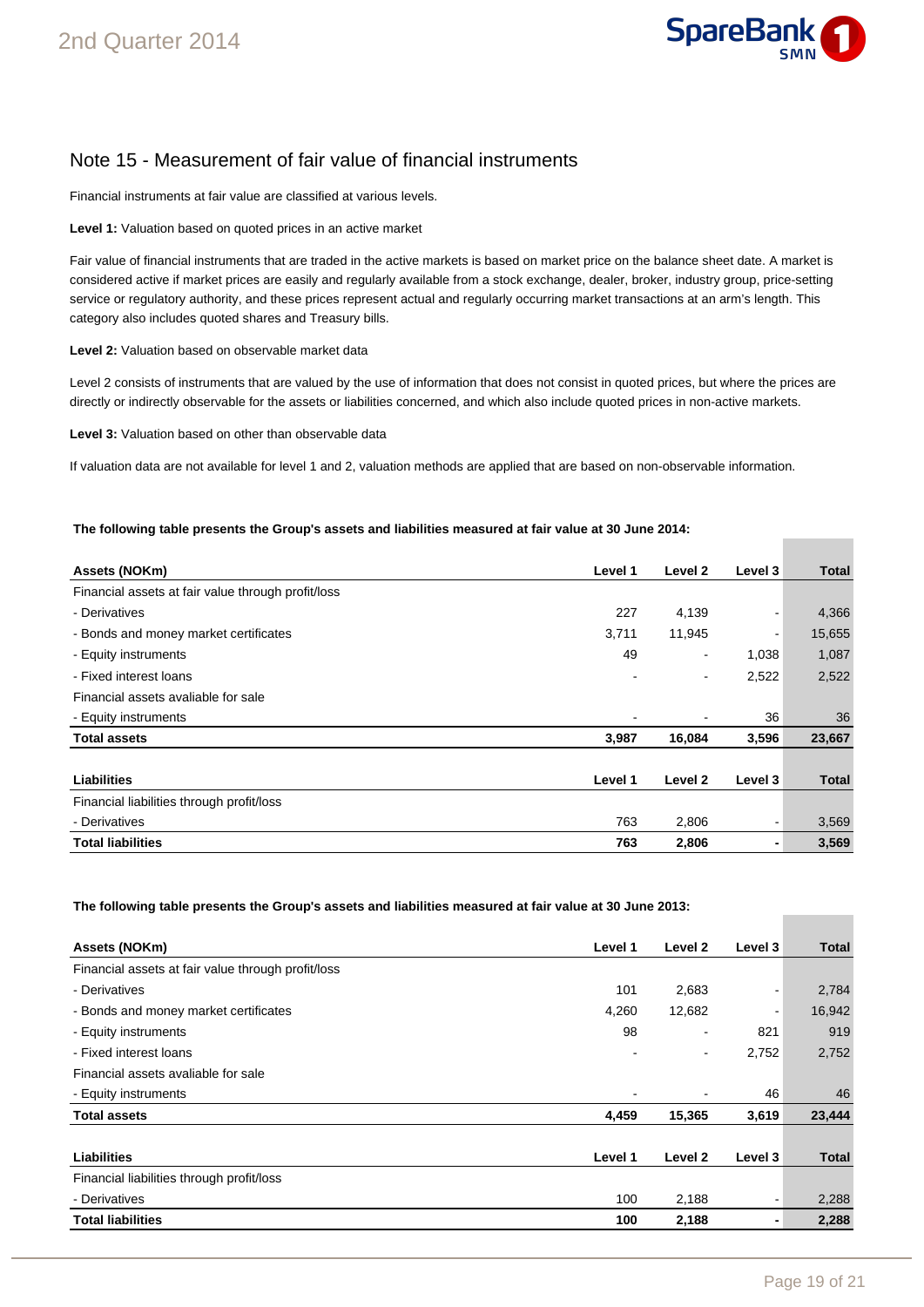

**Contract Contract** 

**The following table presents the Group's assets and liabilities measured at fair value at 31 December 2013:** 

| Assets (NOKm)                                      | Level 1 | Level 2                  | Level 3 | <b>Total</b> |
|----------------------------------------------------|---------|--------------------------|---------|--------------|
| Financial assets at fair value through profit/loss |         |                          |         |              |
| - Derivatives                                      | 111     | 2,939                    | ۰       | 3,050        |
| - Bonds and money market certificates              | 4,003   | 11,539                   |         | 15,542       |
| - Equity instruments                               | 67      |                          | 909     | 976          |
| - Fixed interest loans                             |         | $\overline{\phantom{a}}$ | 2,648   | 2,648        |
| Financial assets avaliable for sale                |         |                          |         |              |
| - Equity instruments                               |         |                          | 40      | 40           |
| <b>Total assets</b>                                | 4,181   | 14,477                   | 3,597   | 22,256       |
|                                                    |         |                          |         |              |
| <b>Liabilities</b>                                 | Level 1 | Level 2                  | Level 3 | <b>Total</b> |
| Financial liabilities through profit/loss          |         |                          |         |              |
| - Derivatives                                      | 334     | 1,961                    | ۰       | 2,295        |
| <b>Total liabilities</b>                           | 334     | 1,961                    | ۰       | 2,295        |

#### **The following table presents the changes in the instruments classified in level 3 as at 30 June 2014:**

|                                       |          | Eauity      | Equity                               |              |
|---------------------------------------|----------|-------------|--------------------------------------|--------------|
|                                       |          |             | <b>Fixed instruments instruments</b> |              |
|                                       | interest | through     | available                            |              |
| (NOKm)                                | loans    | profit/loss | for sale                             | <b>Total</b> |
| Opening balance 1 January             | 2,648    | 909         | 40                                   | 3,597        |
| Investment in periode                 | 21       | 16          |                                      | 37           |
| Disposals in the periode              | $-153$   | -80         |                                      | $-233$       |
| Gain or loss on financial instruments | 6        | 192         | -3                                   | 195          |
| Closing balance 30 June 14            | 2,522    | 1,038       | 36                                   | 3,596        |

### **The following table presents the changes in the instruments classified in level 3 as at 30 June 2013:**

|                                       |          | Eauity      | Equity                               |              |
|---------------------------------------|----------|-------------|--------------------------------------|--------------|
|                                       |          |             | <b>Fixed instruments instruments</b> |              |
|                                       | interest | through     | available                            |              |
| (NOKm)                                | loans    | profit/loss | for sale                             | <b>Total</b> |
| Opening balance 1 January             | 2,585    | 601         | 46                                   | 3.231        |
| Investment in periode                 | 330      | 249         |                                      | 579          |
| Disposals in the periode              | $-166$   | -4          | -                                    | $-170$       |
| Gain or loss on financial instruments | 3        | $-24$       | -                                    | $-21$        |
| Closing balance 30 June 13            | 2.752    | 821         | 46                                   | 3,619        |

#### **The following table presents the changes in the instruments classified in level 3 as at 31 December 2013:**

| (NOKm)                                | interest<br>loans | Eauity<br>through<br>profit/loss | Equity<br><b>Fixed instruments instruments</b><br>available<br>for sale | <b>Total</b> |
|---------------------------------------|-------------------|----------------------------------|-------------------------------------------------------------------------|--------------|
| Opening balance 1 January             | 2,585             | 601                              | 46                                                                      | 3,231        |
| Investment in periode                 | 413               | 388                              | -                                                                       | 801          |
| Disposals in the periode              | $-343$            | $-151$                           | ۰                                                                       | $-495$       |
| Gain or loss on financial instruments | -6                | 72                               | -6                                                                      | 61           |
| Closing balance 31 December 13        | 2.648             | 909                              | 40                                                                      | 3.597        |